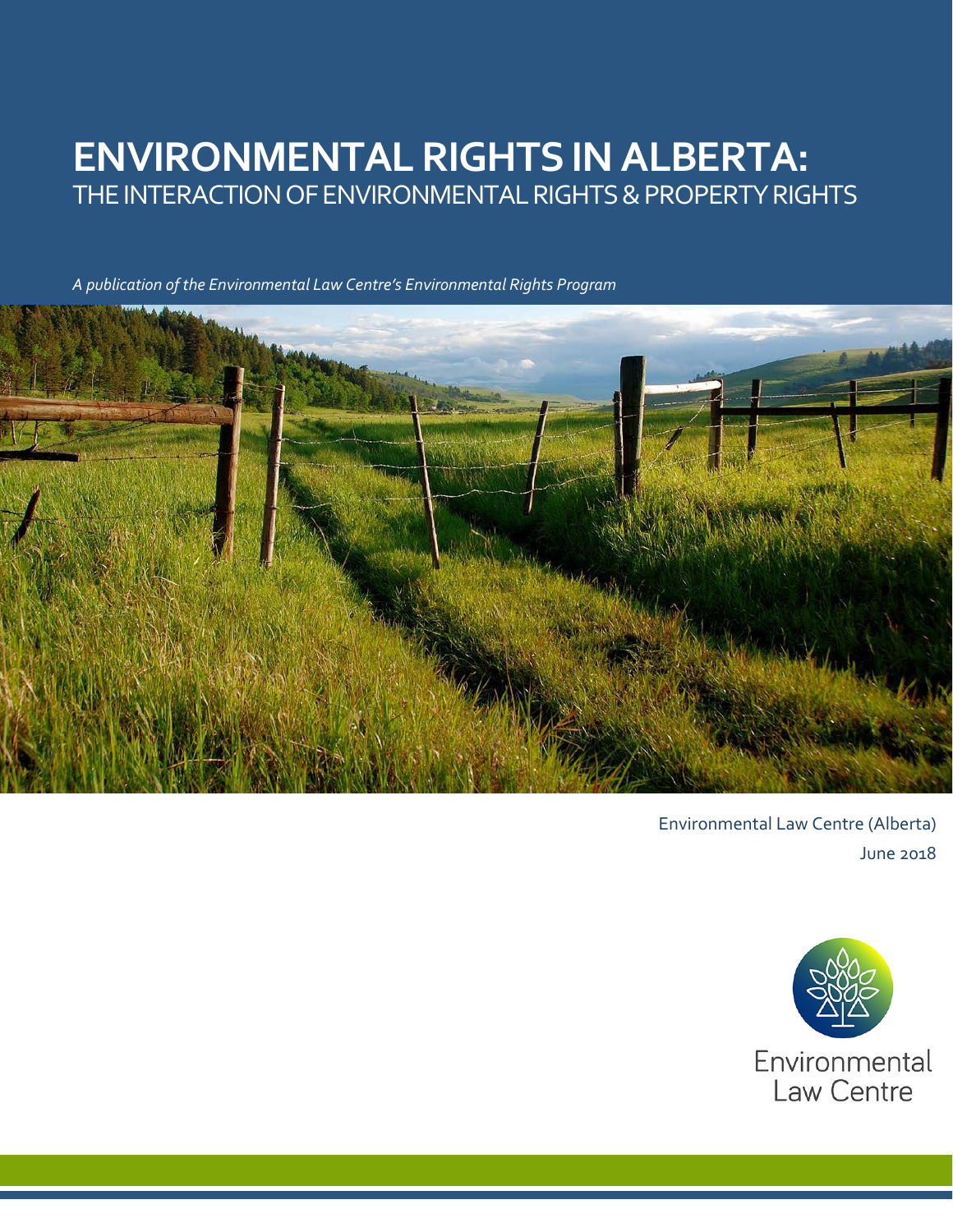FRONT COVER PHOTO: GATE IN SOUTHWEST ALBERTA. PHOTO COURTESY JILLIAN LYNN LAWSON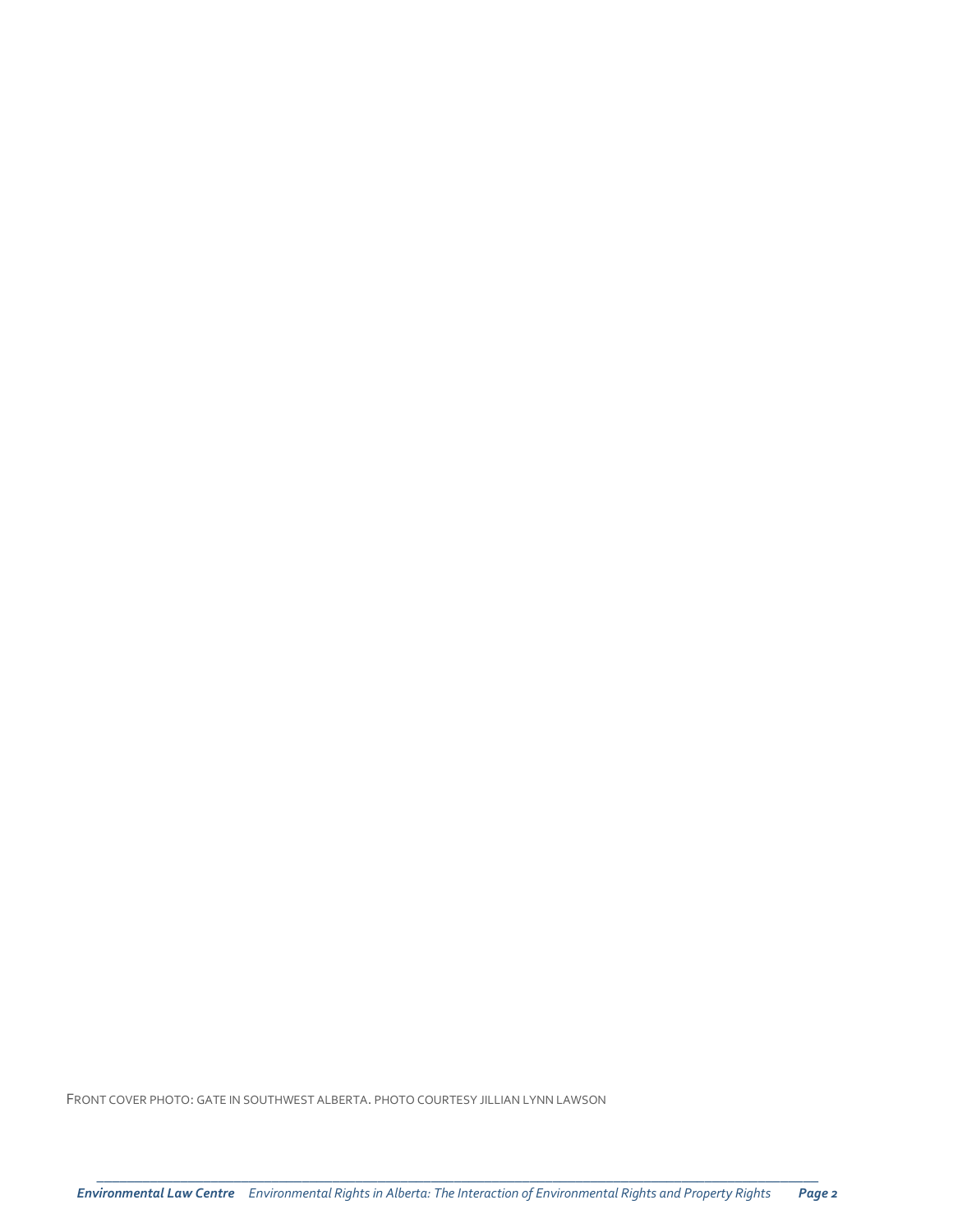## **The Environmental Law Centre (Alberta) Society**

The Environmental Law Centre (ELC) has been seeking strong and effective environmental laws since it was founded in 1982. The ELC is dedicated to providing credible, comprehensive and objective legal information regarding natural resources, energy and environmental law, policy and regulation in the Province of Alberta. The ELC's mission is to educate and champion for strong laws and rights so all Albertans can enjoy clean water, clean air and a healthy environment. Our vision is a society where laws secure an environment that sustains current and

future generations.

**Environmental Law Centre**

410, 10115 – 100A Street Edmonton, AB T5J 2W2 **Telephone**: (780) 424-5099 **Fax**: (780) 424-5133 **Toll-free**: 1-800-661-4238

**Email**: [elc@elc.ab.ca](mailto:elc@elc.ab.ca) **Website**[: www.elc.ab.ca](http://www.elc.ab.ca/)

**Blog**:<http://elc.ab.ca/blog/> **Facebook**: <http://www.facebook.com/environmentallawcentre> **Twitter**: [https://twitter.com/ELC\\_Alberta](https://twitter.com/ELC_Alberta)

> To sign up for the ELC e-newsletter visit: <http://elc.ab.ca/newsandmedia/news/>

Charitable Registration #11890 0679 RR0001

JUNE, 2018

© ELC, BRENDA HEELAN POWELL, 2018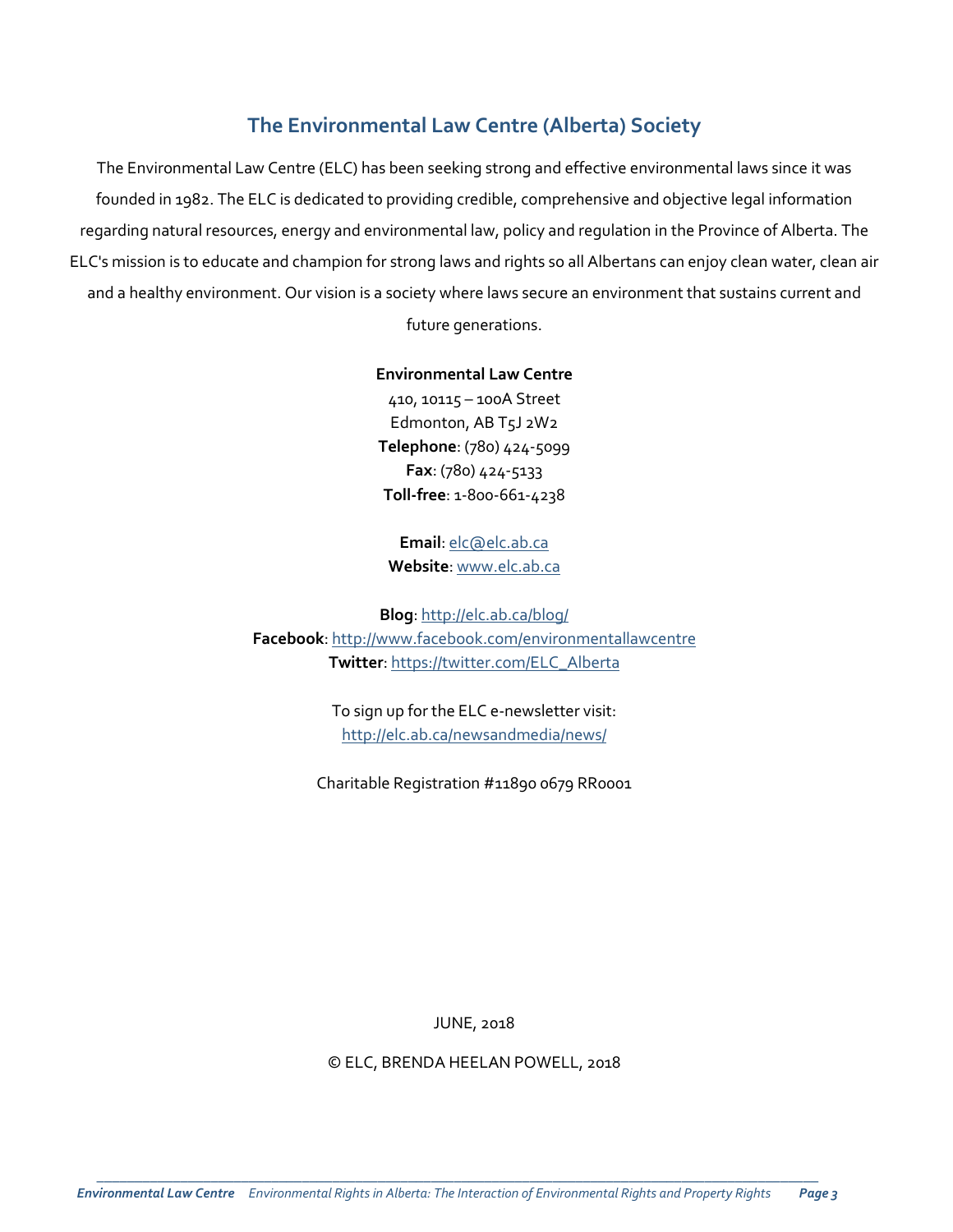# **Acknowledgements**

The Environmental Law Centre would like to thank the Alberta Law Foundation for its support of the ELC's *Environmental Rights* program. The ELC is publishing a series of educational modules concerning legal rights related to environmental quality. This work is in support of enacting laws that will foster environmental quality for future generations of Albertans.

**PROGRAM SUPPORTER: ENVIRONMENTAL BILL OF RIGHTS IN ALBERTA**

# **Alberta LAW**<br>**FOUNDATION**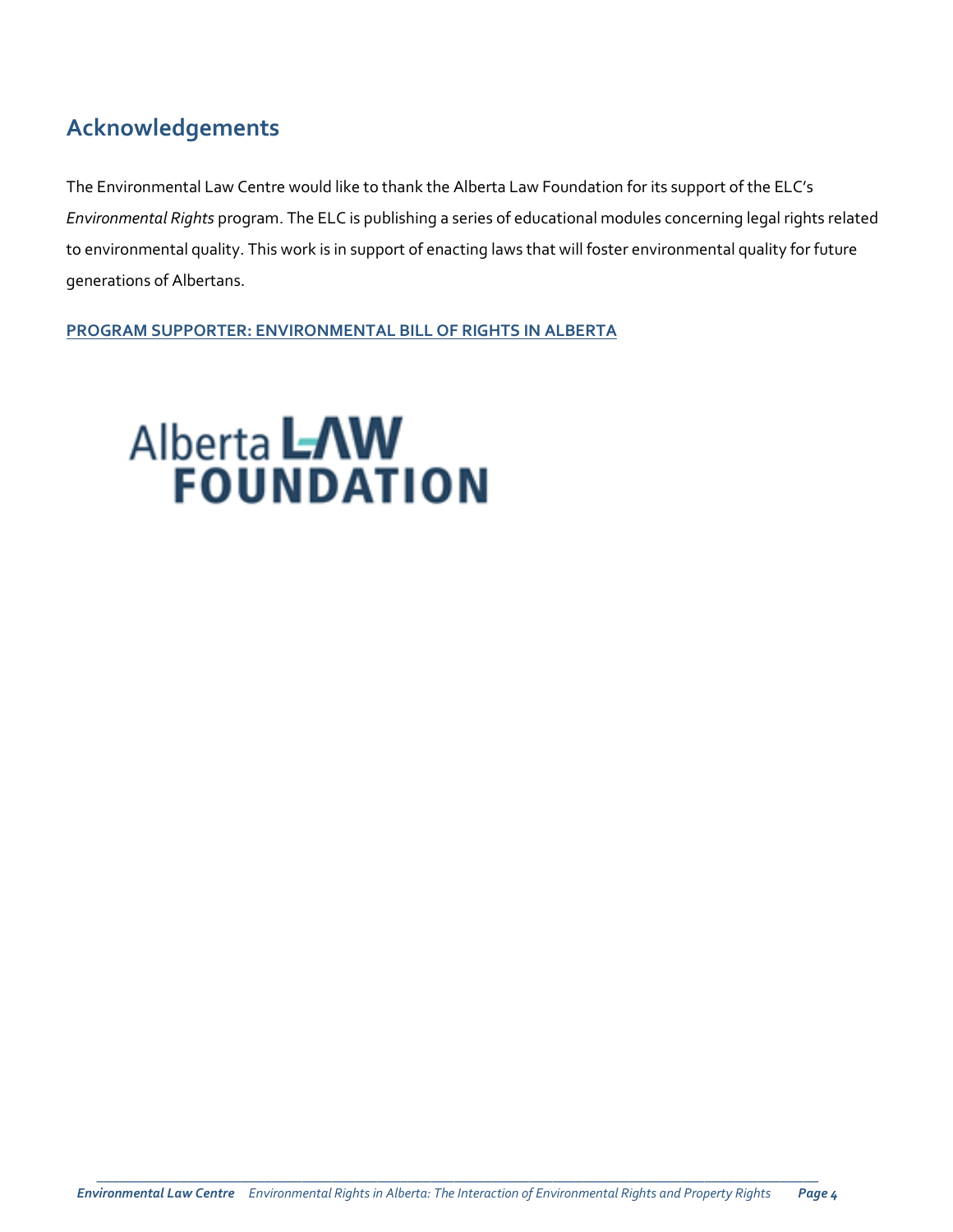## **Executive Summary**

An Environmental Bill of Rights ("EBR") is a way to express, entrench and protect environmental rights via legislation. An environmental right may be substantive in nature, protecting the right of every Albertan to a healthy environment. Environmental rights may also ensure that Albertans have process rights such as access to environmental information, meaningful participation in environmental decision-making, and effective means to enforce environmental laws.

In presenting our *Model EBR*, we heard concerns from landowners that it may have impacts on their private property rights. Our new report - *Environmental Rights in Alberta: The Interaction of Environmental Rights & Property Rights* outlines the connection, convergence and potential divergence of environmental rights and property rights.

The role of an EBR is not to impose regulatory regimes upon the use of land and other natural resources. Rather, an EBR is meant to protect the right of all Albertans to a healthy environment. This means that an EBR will benefit landowners and those with interests in land (as well as Albertans without interests in land) by providing additional tools to prevent and remedy adverse environmental impacts.

Some of these tools – such as investigations and environmental protection actions - can be used to directly protect a person's interests in land. Other tools, such as enhanced participation and procedural rights in environmental decision-making and planning, can also protect a person's interests in land by improving access to information and opportunities to be heard. Third party oversight assists with ensuring that environmental rights, along with environmental laws, are being respected.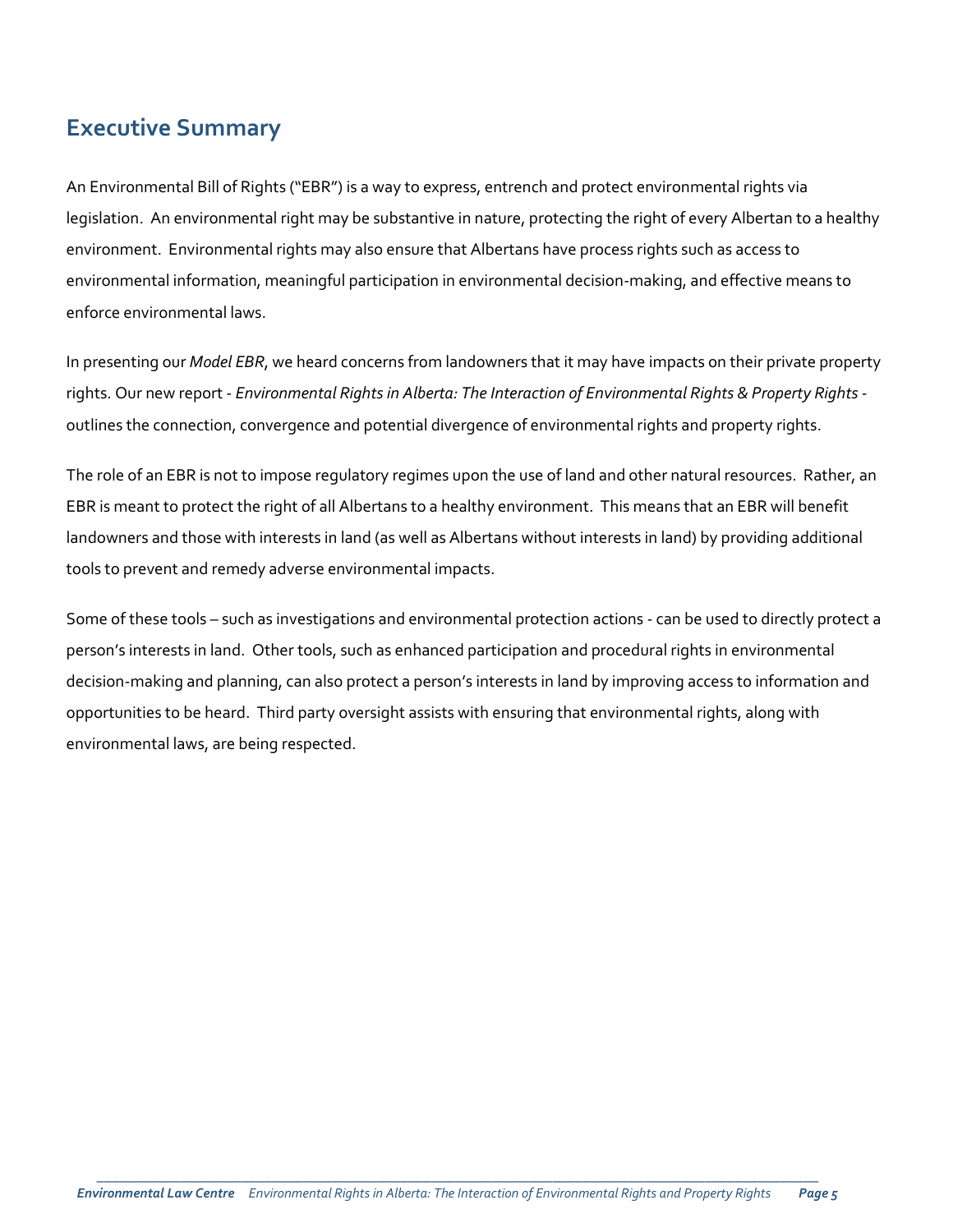# **Table of Contents**

| Environmental Rights improve Access to Courts and expand Enforcement Options 25 |
|---------------------------------------------------------------------------------|
|                                                                                 |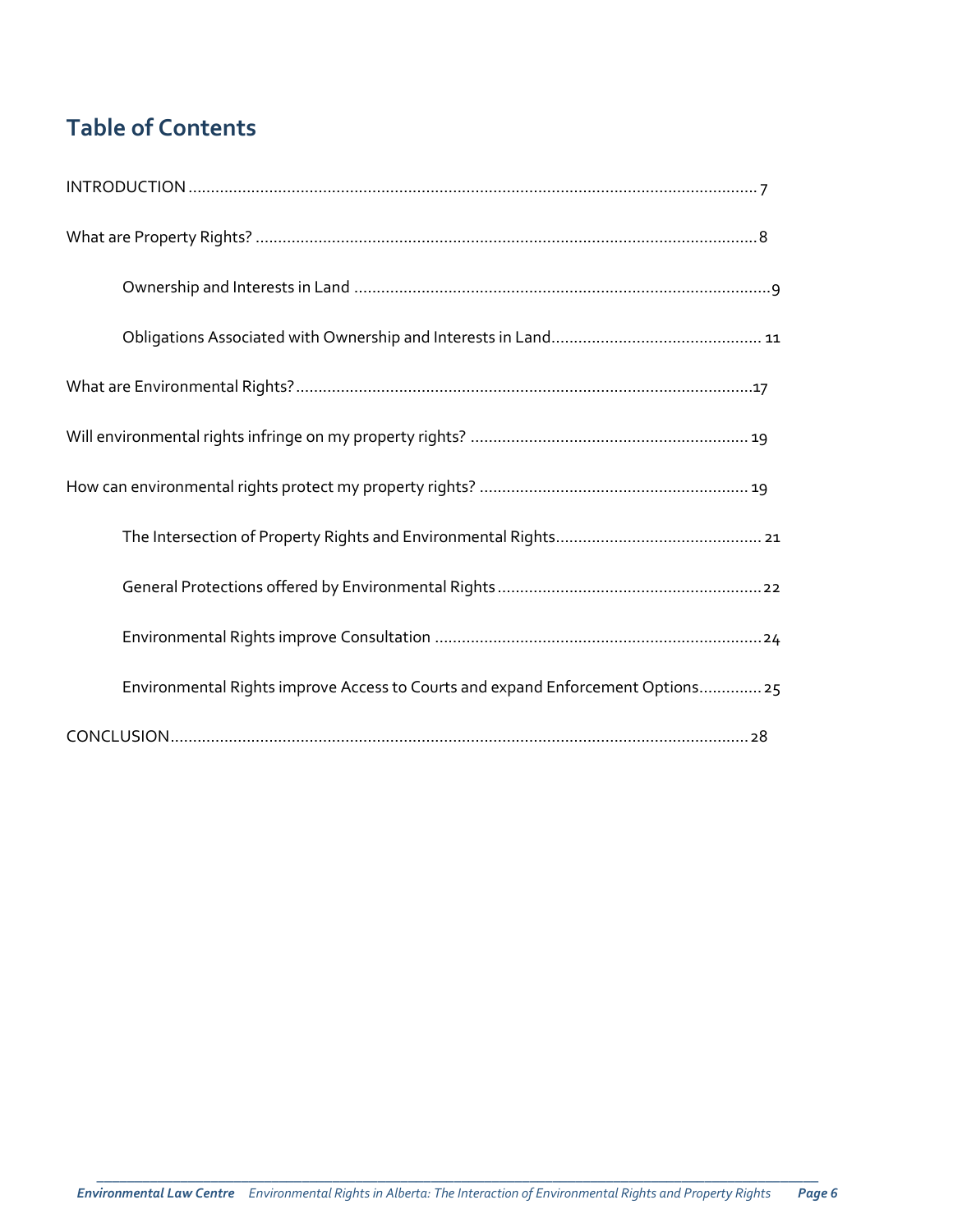## **INTRODUCTION**

The ELC has recommended the adoption of an *Environmental Bill of Rights* ("EBR") for Alberta<sup>[1](#page-6-0)</sup> as a way to express and entrench environmental rights via legislation. An environmental right may be substantive in nature, protecting the right of every Albertan to a healthy environment. Environmental rights may also ensure that Albertans have process rights such as access to environmental information, meaningful participation in environmental decisionmaking, and effective means to enforce our environmental laws.

The EBR proposed by the ELC offers clear protection of the rights of current and future generations of Albertans to:

- a healthy environment;
- be involved in environmental decision-making including access to environmental information, mechanisms for direct public participation, and other procedural rights;
- environmental justice;

l

- accountability in the implementation of environmental laws; and
- legal protection against reprisals for employees who take action to protect the environment.

As well, it confirms that the Government of Alberta holds and manages Alberta's air, water, land and other components of the environment in trust for all Albertans.

Components of the environment do not respect legal boundaries. The hydrological cycle means that water flows and crosses national, provincial, territorial and private land boundaries. Likewise, air and species are not contained by legal boundaries.

This means that activities on a single parcel of land have the potential to impact the water, air and biodiversity that is shared globally. Such activities may also impact surrounding lands and their owners (whether private or public).

So how does an EBR, which is focused on components of the environment, affect landowners and those with interests in land? Will an EBR inevitably lead to further regulation of private land use? Or will an EBR provide enhanced tools to protect a person's interests in land?

<span id="page-6-0"></span><sup>&</sup>lt;sup>1</sup> Brenda Heelan Powell, *An Annotated Environmental Bill of Rights for Alberta* (Edmonton: 2018, Environmental Law Centre) available a[t http://elc.ab.ca/environmental-bill-rights-alberta/.](http://elc.ab.ca/environmental-bill-rights-alberta/)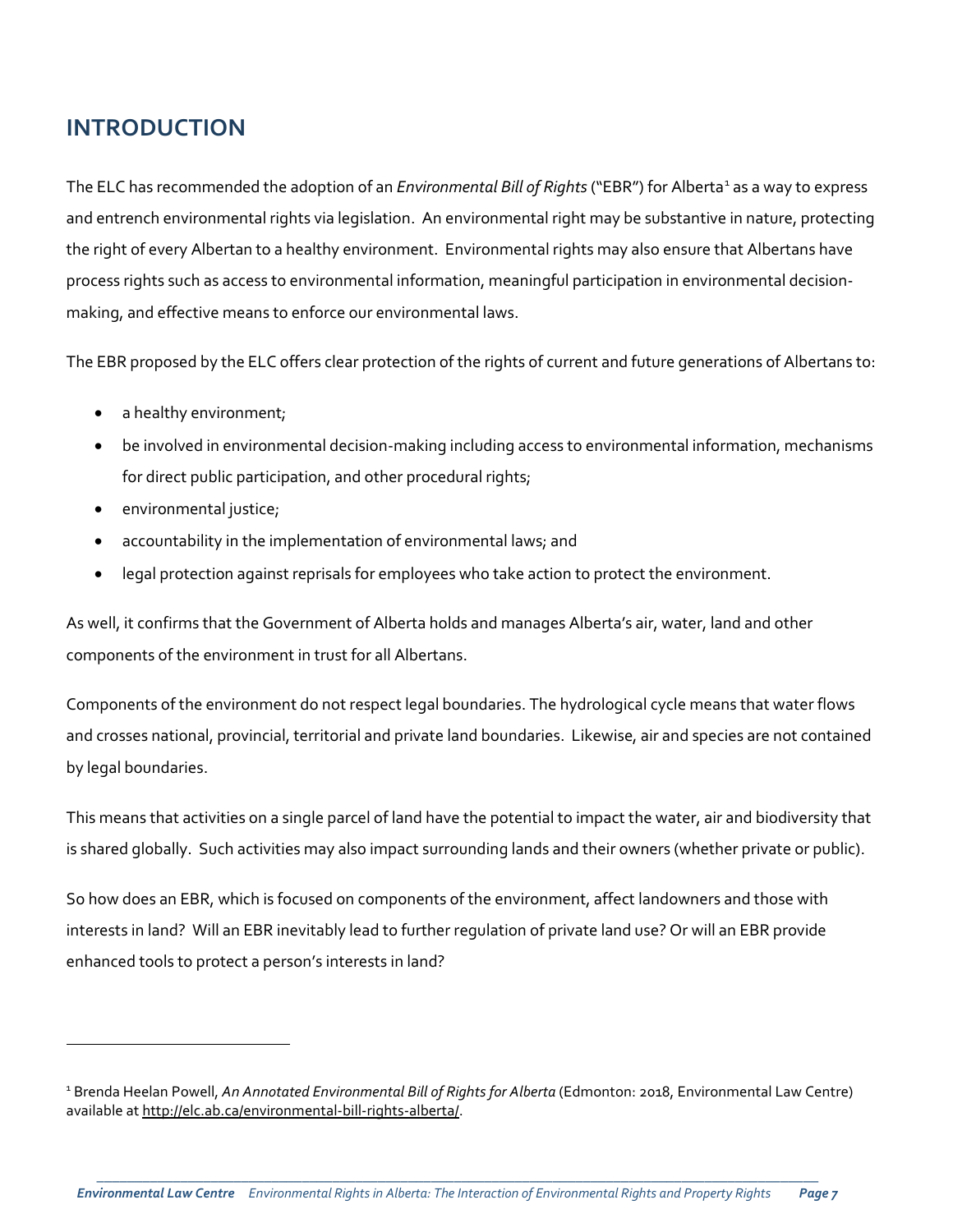This paper considers these questions and concludes that an EBR will benefit landowners and those with interests in land (as well as other Albertans without interests in land). The role of an EBR is not to impose regulatory regimes upon the use of land and other natural resources. Rather, an EBR is meant to protect the right of all Albertans to a healthy environment.

## **What are Property Rights?**

In this discussion, the reference to property rights is made with respect to **real property** (i.e. land and interests in land).<sup>[2](#page-7-0)</sup> Property rights are often described as a "bundle of rights" which may include rights to own, access, possess, use, enjoy, manage, control, exclude, profit from or alienate the property.<sup>[3](#page-7-1)</sup> The characterization of property as a bundle of rights: [4](#page-7-2)

… means that property does not refer to the thing, but rather to a right, or better, a collection of rights (over things) enforceable against others. Explained another way, the term property signifies a set of relationships among people concerning claims to tangible and intangible items.

In addition to rights such as ownership, use or possession associated with land and interests in land, there are often concurrent obligations associated with land. These can include respecting the common law rights of neighbours, zoning laws and regulation of land use for the public good.

The principles of property law - existing in both common law and legislation- deal with property rights and obligations which can be enforced through the courts and some administrative tribunals.[5](#page-7-3) These principles operate to determine what "bundle of rights" a person holds in relation to land and to other persons, as well as, determining duties, restrictions, prohibitions and takings of property rights. As stated by Professor Ziff: <sup>[6](#page-7-4)</sup>

Property law allocates entitlements and regulates the means by which those initial rights can be exchanged. The law balances the conflicting claims of owners: disputes that can arise, for example, between

<span id="page-7-2"></span><sup>4</sup> Bruce Ziff, *Principles of Property Law*, 6th Ed. (Toronto: 2014, Carswell) at 2.

l

\_\_\_\_\_\_\_\_\_\_\_\_\_\_\_\_\_\_\_\_\_\_\_\_\_\_\_\_\_\_\_\_\_\_\_\_\_\_\_\_\_\_\_\_\_\_\_\_\_\_\_\_\_\_\_\_\_\_\_\_\_\_\_\_\_\_\_\_\_\_\_\_\_\_\_\_\_\_\_\_\_\_\_\_\_\_\_\_\_\_\_\_\_\_\_ *Environmental Law Centre Environmental Rights in Alberta: The Interaction of Environmental Rights and Property Rights Page 8*

<span id="page-7-1"></span><span id="page-7-0"></span><sup>2</sup> This contrasts with **personal property** which deals with property that is not related to land such as a car or furniture. <sup>3</sup> Environmental Law Centre, *[Project Backgrounder: Buying a Better Environment? Property Law: Market-Based Instruments and](http://elc.ab.ca/?smd_process_download=1&download_id=18886)  [the Alberta Land Stewardship Act](http://elc.ab.ca/?smd_process_download=1&download_id=18886)* (2016).

<span id="page-7-3"></span><sup>5</sup> Environmental Law Centre, *[Project Backgrounder: Buying a Better Environment? Property Law: Market-Based Instruments and](http://elc.ab.ca/?smd_process_download=1&download_id=18886)  [the Alberta Land Stewardship Act](http://elc.ab.ca/?smd_process_download=1&download_id=18886)* (2016).

<span id="page-7-4"></span><sup>6</sup> Bruce Ziff, *Principles of Property Law*, 5th Ed. (Toronto: 2010, Carswell) at 50.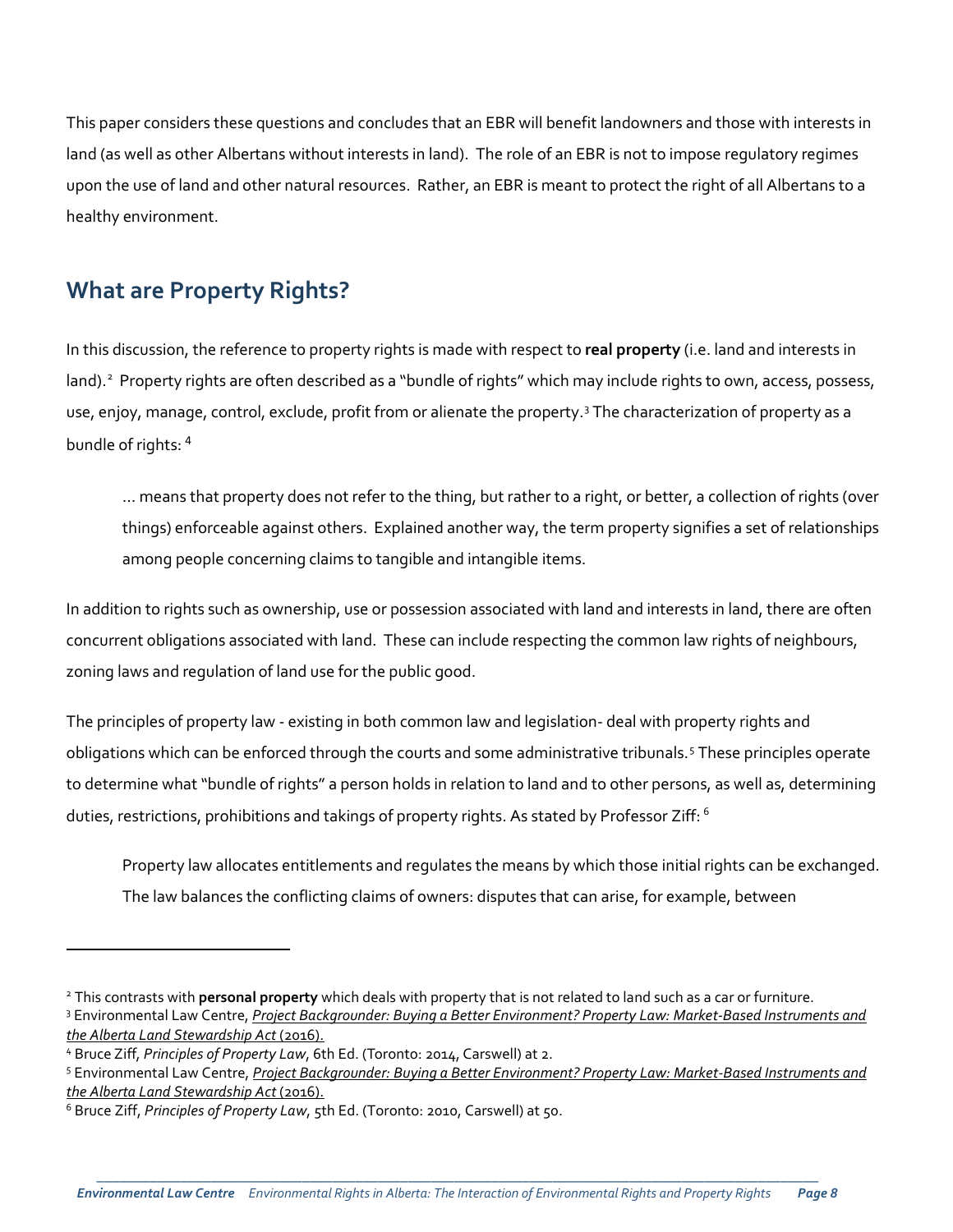neighbours, concurrent or successive owners of the same property, or surface and subsurface owners. The law provides protection, through the criminal and civil law, against wrongful action by others. It also serves as a mechanism to ascertain and facilitate the dispositional preferences of owners by creating rules for property transfers.

#### **Ownership and Interests in Land**

In looking at property rights, a person may come across the maxim *cuius est solum, eius est usque and coelum et an inferos* which means whoever owns the soil, holds title all the way up to the heavens and down to the depths of the earth.<sup>[7](#page-8-0)</sup> However, as explained by Professor Ziff:  $^8$  $^8$ 

[t]he courts have resisted applying the maxim literally. [The maxim] may be a useful point of departure in examining the scope of ownership rights, but it is so laden with qualifications that it best regarded as a "fanciful phrase" and an "imperfect guide".

So what exactly does ownership or an interest in land confer?

The answer varies widely with the land title itself and the type of interest in land that is held. The land title sets out the legal boundaries of the piece of land, notes any reservations held by the Crown (e.g. mines and minerals) and notes any other interests in land that may be held by a person other than the owner (e.g. utility easements). Effectively, the land title reflects the original grant of land from the Crown and existing interests in that land which have accrued over time.

In addition, the "bundle of rights" held by a person will vary with the type of interest in land that is held. There are several types of interests in land:[9](#page-8-2)

- fee simple,
- leases,

l

easements,

<span id="page-8-0"></span><sup>7</sup> Bruce Ziff, *Principles of Property Law*, 6th Ed. (Toronto: 2014, Carswell) at 94.

<span id="page-8-1"></span><sup>8</sup> Bruce Ziff, *Principles of Property Law*, 6th Ed. (Toronto: 2014, Carswell) at 94-95.

<span id="page-8-2"></span><sup>9</sup> Environmental Law Centre, *[Project Backgrounder: Buying a Better Environment? Property Law: Market-Based Instruments and](http://elc.ab.ca/?smd_process_download=1&download_id=18886)  [the Alberta Land Stewardship Act](http://elc.ab.ca/?smd_process_download=1&download_id=18886)* (2016). See also Eran Kaplinsky and David Percy, *A Guide to Property Rights in Alberta* (Edmonton: 2014 University of Alberta, Alberta Land Institute).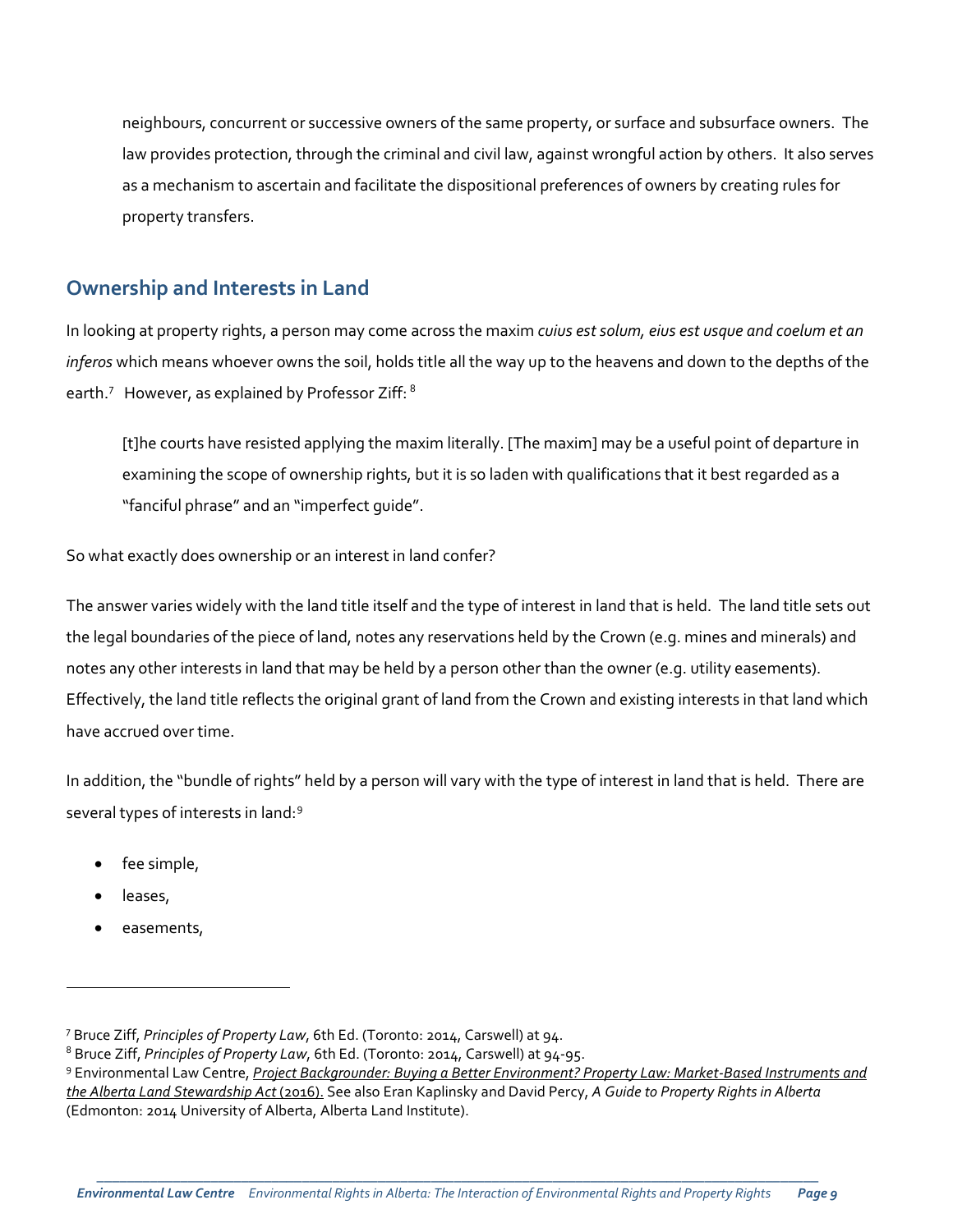- restrictive covenants, and
- conservation easements.

Fee simple confers the largest bundle of rights and is what most people mean when they say they own land. A person with a fee simple interest effectively owns the land outright subject to reservations by the Crown (such as, mines and minerals), <sup>[10](#page-9-0)</sup> to any limitations imposed by legislation (for example, zoning bylaws), and to any lesser interests held by others (for example, leases).

Other interests in land – such as leases or easements - confer smaller "bundles of rights" which will mean limited rights to access, possess, use, enjoy, manage, control, exclude, or profit from the land. For instance, an easement allows use or access to land for limited purposes (for example, a utility easement which allows access and use of land only for the installation and maintenance of utility infrastructure). Some interests, such as leases, confer a right to exclusive possession whereas others, such as licenses, just create a right to do something that otherwise would be a trespass.

An interest in land may or may not run with the land.<sup>[11](#page-9-1)</sup> An interest that runs with the land binds subsequent landowners whereas interests that do not run with the land do not bind subsequent landowners and are more like personal property than real property. For example, a lease creates an interest in land whereas a licence generally does not. $12$ 

It should be noted that the Crown, by virtue of laws it has passed over the years, owns provincial lands, wildlife, water, and the beds and shores of permanent naturally occurring water bodies, such as permanent wetlands, and the "beds and shores of all naturally occurring rivers, streams, watercourses and lakes". It is possible to obtain an interest in land that is owned by the Crown via grants issued pursuant to legislation. The "bundle of rights" conferred by such a grant is determined by looking at the grant itself and the legislation under which it is issued.<sup>[13](#page-9-3)</sup>

<span id="page-9-0"></span><sup>10</sup> It is estimated that about 10% of titles in Alberta include some rights to mines and minerals. See Bruce Ziff, *Principles of Property Law*, 6th Ed. (Toronto: 2014, Carswell) at 104.<br><sup>11</sup> Environmental Law Centre, *Project Backgrounder: Buying a Better Environment? Property Law: Market-Based Instruments an.d* 

<span id="page-9-1"></span>*[the Alberta Land Stewardship Act](http://elc.ab.ca/?smd_process_download=1&download_id=18886)* (2016).

<span id="page-9-2"></span><sup>&</sup>lt;sup>12</sup> Bruce Ziff, *Principles of Property Law*, 6th Ed. (Toronto: 2014, Carswell) at 294.

<span id="page-9-3"></span><sup>13</sup> Environmental Law Centre, *[Project Backgrounder: Buying a Better Environment? Advanced Property Rights: Market-Based](http://elc.ab.ca/?smd_process_download=1&download_id=18888)  [Instruments and the Alberta Land Stewardship Act](http://elc.ab.ca/?smd_process_download=1&download_id=18888)* (2016).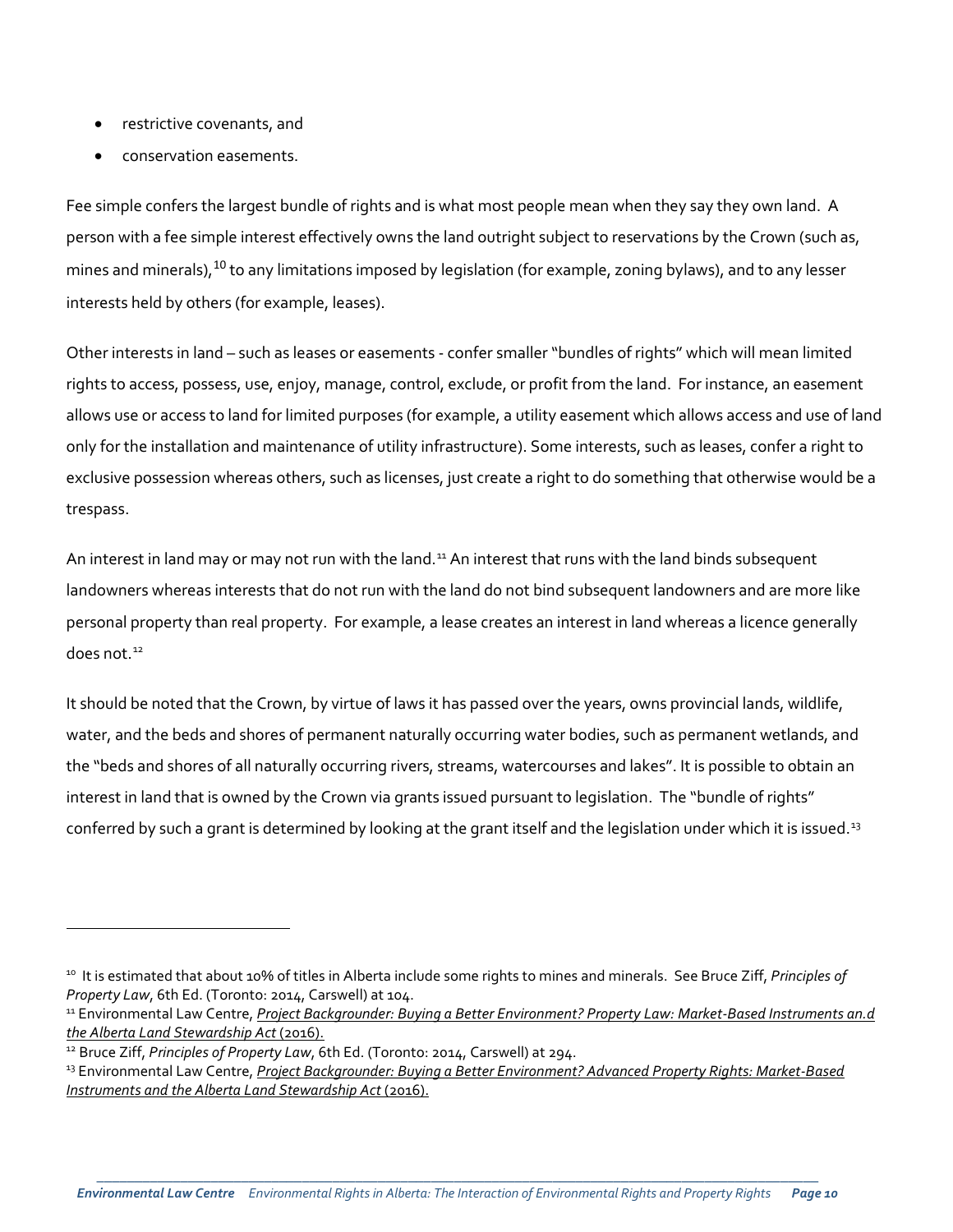## **Obligations Associated with Ownership and Interests in Land**

While ownership of land can confer broad rights to use and enjoy property, these rights are not unlimited.<sup>[14](#page-10-0)</sup> In other words, many of the components that make up the bundle of rights are subject to some qualification or limitation to avoid unacceptable harm. <sup>[15](#page-10-1)</sup> As well, ownership confers obligations and liabilities<sup>[16](#page-10-2)</sup> (such as occupiers' liability)<sup>[17](#page-10-3)</sup>.

As noted by Professor Ziff, property law is primarily concerned with the allocation of rights over things and rarely functions to protect property for its own sake.  $18$  This approach is highlighted by environmental matters where changes to the common law approach to resource use have typically occurred through the imposition of regulatory schemes. It may be that the next step in property law principles will be to introduce a general obligation of stewardship that imposes restrictions on land exploitation and a positive duty of environmental care.<sup>[19](#page-10-5)</sup>

#### **Common Law Remedies, Rights & the Environment**

Over time, the common law developed rights and remedies to address impacts on real property, some of which have been and can be used to address environmental matters. Common law is the law created over time by judicial decisions, in contrast with legislative law which is passed by the government. These include actions in nuisance, trespass and strict liability, and actions to protect property based riparian rights. These rights and remedies impact on the use of land by an owner or a person with an interest in land. That is, an owner or person with an interest in land must be mindful of their neighbour's common law rights and remedies when making use of the land.

As explained by Professor Kwasniak:

 $\overline{a}$ 

A private nuisance requires an *unreasonable* interference with use and enjoyment of property, which to a degree involves a *balancing* of conflicting rights and interests including the utility of the defendant's

<span id="page-10-0"></span><sup>14</sup> Eran Kaplinsky and David Percy, *A Guide to Property Rights in Alberta* (Edmonton: 2014, University of Alberta, Alberta Land Institute). See also Jason Unger, Environmental Law Centre Blog*, Property Rights vs. Planning shouldn't be a battle to the death* (February 28, 2011).

<span id="page-10-1"></span><sup>&</sup>lt;sup>15</sup> Bruce Ziff, *Principles of Property Law*, 6th Ed. (Toronto: 2014, Carswell) at 4.

<span id="page-10-2"></span><sup>16</sup> Eran Kaplinsky and David Percy, *A Guide to Property Rights in Alberta* (Edmonton: 2014, University of Alberta, Alberta Land Institute).

<span id="page-10-3"></span><sup>&</sup>lt;sup>17</sup> Occupiers' liability is the duty of an occupier of premises (often the property owner) to take reasonable care to ensure visitors will reasonably safe in using the premises. See the *Occupiers' Liability Act*, R.S.A. 2000, ch. O-4.

<span id="page-10-4"></span><sup>18</sup> Bruce Ziff, *Principles of Property Law*, 6th Ed. (Toronto: 2014, Carswell) at 58-60.

<span id="page-10-5"></span><sup>&</sup>lt;sup>19</sup> Bruce Ziff, *Principles of Property Law*, 6th Ed. (Toronto: 2014, Carswell) at 58-60.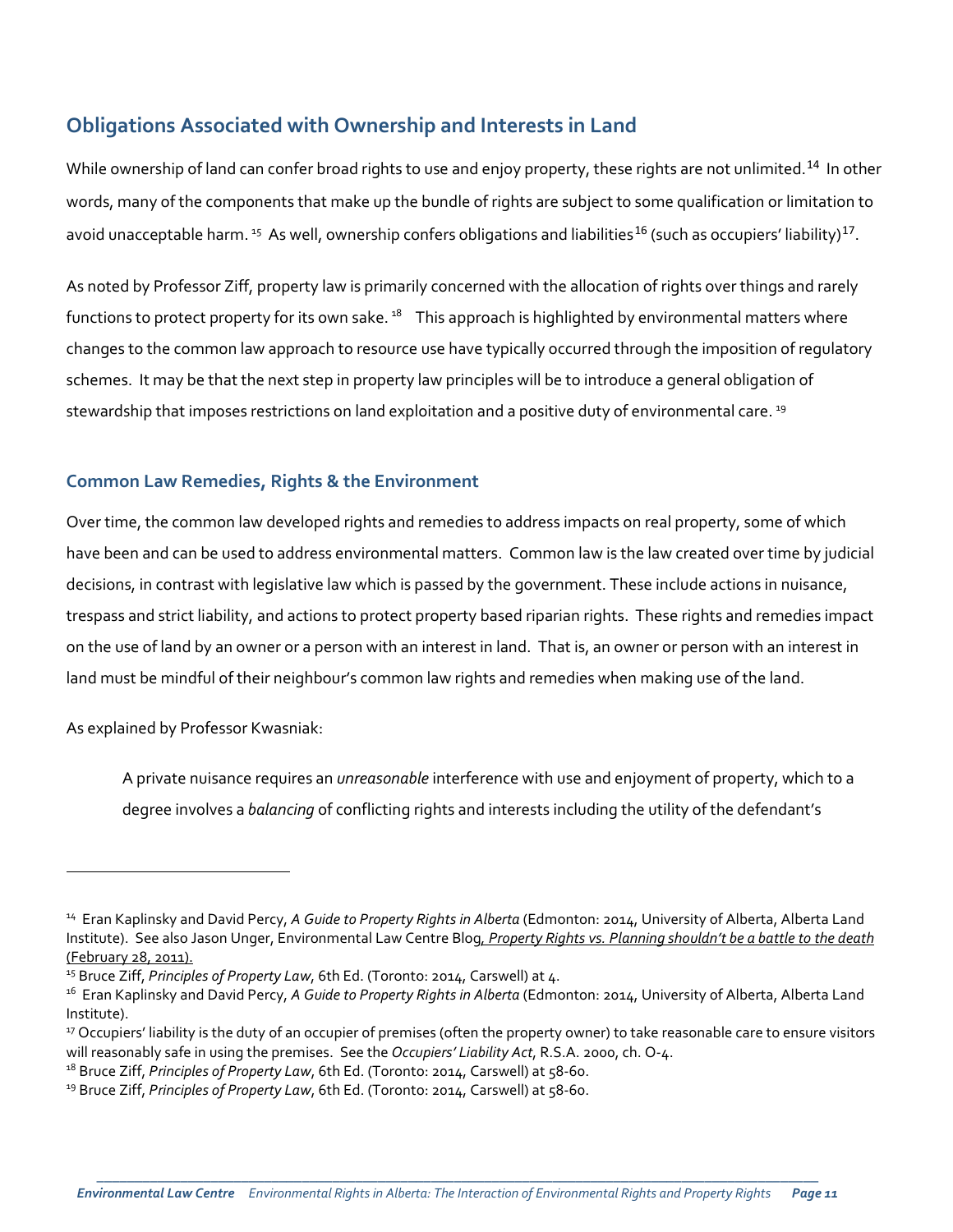conduct; the interference with use and enjoyment of the property must be *substantial*, and the tort does not apply to *abnormal* or *delicate* uses of property.[20](#page-11-0)

A trespass occurs when a person or substance has merely entered onto the land of another.<sup>[21](#page-11-1)</sup> As explained by Stuart Buck, there is probably not much practical difference between the activity that causes an environmental nuisance versus that which causes an environmental trespass<sup>[22](#page-11-2)</sup> as both offer essentially the same substantive rights.

Strict liability (also known as *Rylands v Fletcher*) may be used in response to environmental matters (although it has limited applicability). In order to establish strict liability, a person must demonstrate that there was a non-natural use of the land, there was a substance likely to cause mischief, the substance escaped, and there was damage to person seeking a remedy. If these four elements can be established, then the offending party is strictly liable to pay damages.

Riparian rights are held by an owner of land that borders or is crossed by a water body. Riparian rights include domestic use of water, access to water and undiminished water quality. Riparian rights do not confer ownership to water or to the beds and shores of a water body. It should be noted that, although perhaps still existent to some extent, common law riparian rights in Alberta have been modified greatly by legislation.

#### **Regulation of Property Use**

l

The use of land is subject to regulation by all levels of government (municipal, provincial and federal). Regulation may occur to achieve societal goals such as clean water, to protect the interests of others, or both. A common example is municipal land zoning which restricts the types of activities permitted on parcels of land within a municipality. It is zoning that prevents the construction of a factory in the middle of a residential neighbourhood.

In some cases, a landowner may argue that regulation which greatly restricts land use amounts to an expropriation (or a taking of land) and that compensation is payable. This argument was made, unsuccessfully, in *Hartel Holdings Ltd. v Calgary*. [23](#page-11-3) In that case, Hartel was a developer who owned a parcel of land (zoned as agricultural land) in

<span id="page-11-0"></span><sup>&</sup>lt;sup>20</sup> Arlene Kwasniak, "Book Review: Property Rights in Defence of Nature by Elizabeth Brubaker (Toronto: Earthscan, 1995)", (1996) 34(4) Alberta L. Rev. 993 at 995.

<span id="page-11-1"></span><sup>21</sup> Stuart Buck, "The Common Law and the Environment in the Courts", (2008) 58 Cas. W. Res. L. Rev. 621.

<span id="page-11-2"></span><sup>22</sup> Stuart Buck, "The Common Law and the Environment in the Courts", (2008) 58 Cas. W. Res. L. Rev. 621 at 626.

<span id="page-11-3"></span><sup>23</sup> *Hartel Holdings Ltd. v Calgary*, [1984] 1 S.C.R. 337.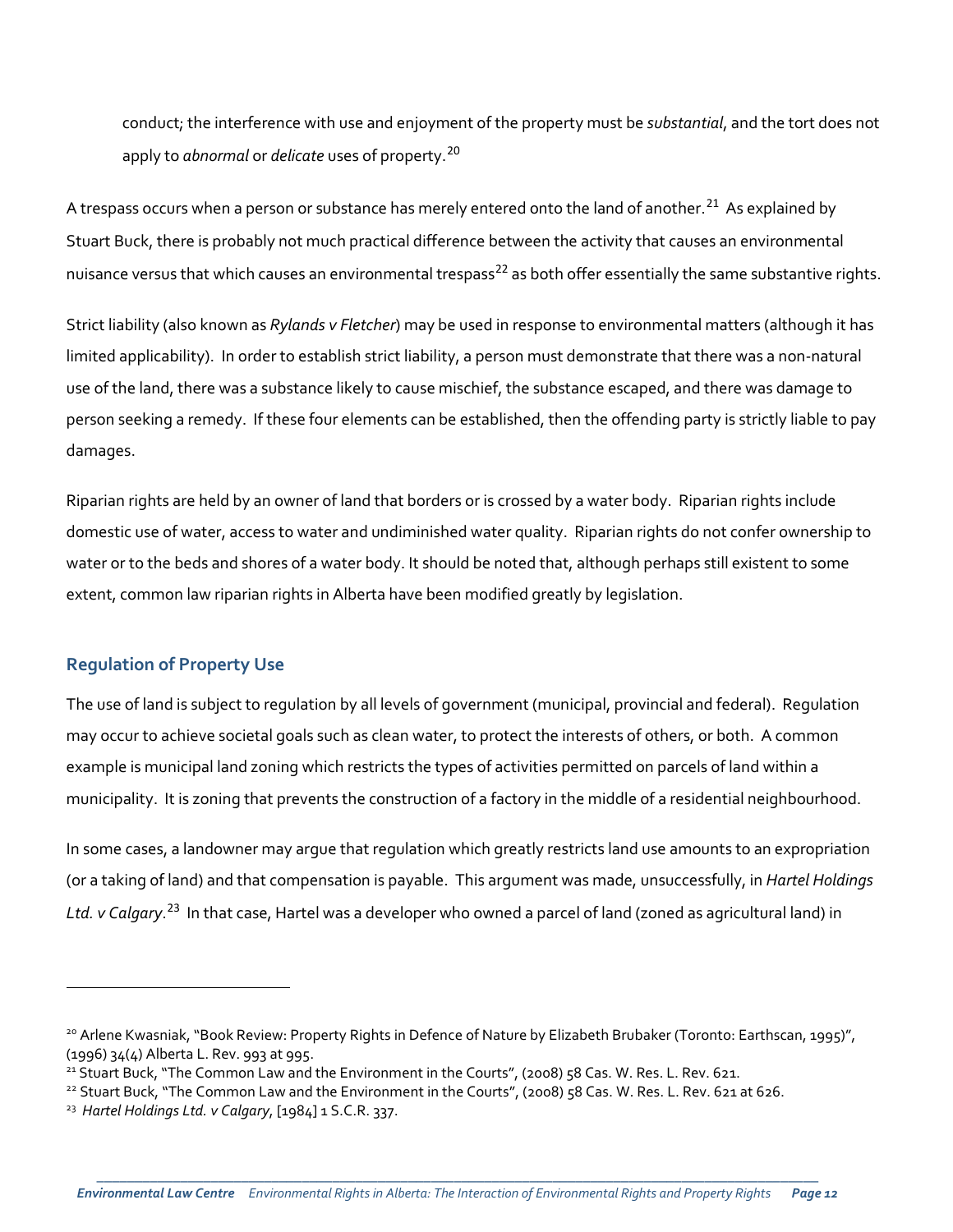Calgary with the intention of developing it for residential purposes since 1971. In that same timeframe, the City had plans to use Hartel's land and other land in the same vicinity to create a municipal park. Over time, the City developed a number of policy documents and municipal plans reflecting its intention to create a park.

In making its decision, the Supreme Court of Canada noted that the land was not re-zoned to suit the City's purpose rather it refused to rezone to suit Hartel's purpose or to buy him out at a fair price. There is nothing inherently wrong with a development freeze. <sup>[24](#page-12-0)</sup> The Court concluded that since there was no bad faith, and the decision was made pursuant to legitimate and valid planning purposes, the "resulting detriment is one that must be endured [by the property owner] in the public interest". <sup>[25](#page-12-1)</sup>

A similar conclusion was reached by the Supreme Court of Canada in its *Canadian Pacific Railway v Vancouver(City)*[26](#page-12-2) decision. In that case, the Court considered a municipal development plan pertaining to a corridor of land owned by Canadian Pacific Railway (CPR) which was no longer in use for rail traffic and which CPR wanted to develop for commercial and residential uses. The municipal development plan prescribed that the land could only be used as a (non-motor vehicle) transportation corridor. CPR argued that, as a result of the municipal development plan, there had been a *de facto* taking and compensation ought to be provided. The Supreme Court of Canada held that there was no *de facto* taking which required compensation. As expressed by the Court: [27](#page-12-3)

For a *de facto* taking requiring compensation at common law, two requirements must be met: (1) an acquisition of a beneficial interest in the property or flowing from it, and (2) removal of all reasonable uses of the property.

In other words, unless the restrictions on the owner's rights are so drastic as to amount to an effective taking of the land within the meaning of the *Expropriation Act*, there is no common law right to compensation for regulation of land.<sup>[28](#page-12-4)</sup> However, it should be noted that legislation can create compensation rights for regulatory impacts on land (for example, the *Surface Rights Act* and the *Alberta Land Stewardship Act,* discussed further below).

<span id="page-12-0"></span><sup>24</sup> *Hartel Holdings Ltd. v Calgary*, [1984] 1 S.C.R. 337 at 355.

<span id="page-12-1"></span><sup>25</sup> *Hartel Holdings Ltd. v Calgary*, [1984] 1 S.C.R. 337 at 354.

<span id="page-12-2"></span><sup>26</sup> *Canadian Pacific Railway Co. v Vancouver (City)*, [2006] 1 S.C.R. 227.

<span id="page-12-3"></span><sup>27</sup> *Canadian Pacific Railway Co. v Vancouver (City)*, [2006] 1 S.C.R. 227 at para. 30.

<span id="page-12-4"></span><sup>28</sup> *Hartel Holdings Ltd. v Calgary*, [1984] 1 S.C.R. 337.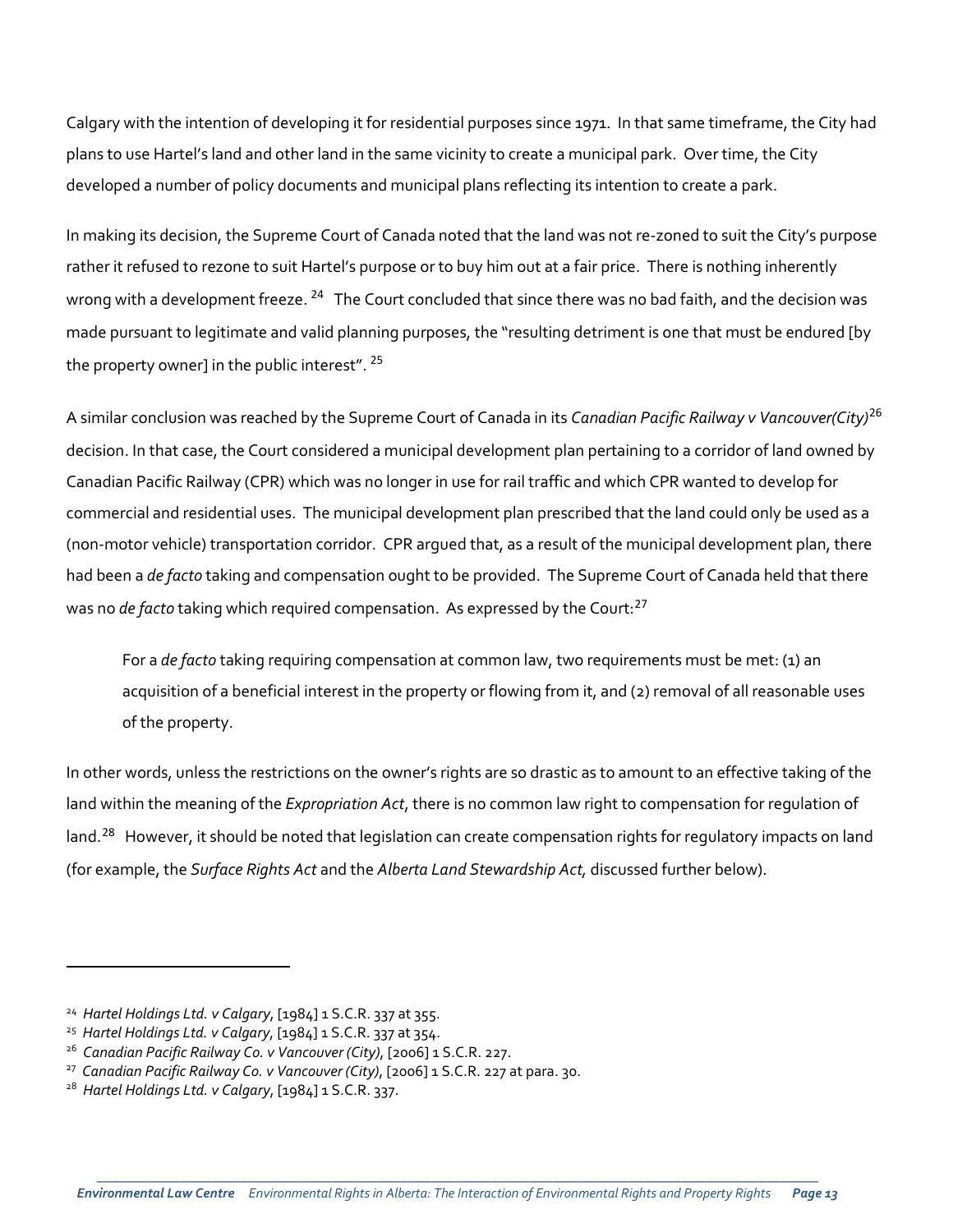In the case of expropriation – that is, an outright taking of land for the benefit of public purposes (such as a roadway or school site) - compensation is presumed to be required. <sup>29</sup> As stated by Professor Ziff, "unless the words of a statute demand a different reading, a statute is not to be interpreted as taking away private property without compensation."  $30$  Further, expropriation is only allowed pursuant to legislative authority  $31$  which sets out which government bodies may expropriate and for which purposes. In addition, the process and requisite compensation are set by the *Expropriation Act*.

#### **Legislation affecting Property Rights**

 $\overline{a}$ 

Many of the principles of property law come from the common law (i.e. the law created over time by judicial decisions). However, there are also several pieces of provincial legislation which address various aspects of property law, ranging from title registration (*Land Titles Act*, R.S.A. 2000, c. L-4) to expropriation and compensation.

Some of the legislation establishes ownership of resources associated with land such as water, and mines and minerals. As a starting point, section 56 of the *Law of Property Act,* R.S.A. 2000, c. L-7 declares certain naturally occurring substances to be minerals (these include anhydrite, gypsum, sandstone). For these particular substances, a person who owns or has an interest in the surface of the land but does not own or have an interest in such substance has the right to excavate or disturb for construction incidental to use or occupation of the land, in the course of permitted operations, or farming. Furthermore, the *Law of Property Act* clarifies that clay and marl, and sand and gravel are not minerals and are owned by the surface owner (ss. 57 and 58).

The *Mines and Minerals Act*, R.S.A. 2000, c. M-17 regulates all mines and minerals, pore space and related natural resources belonging to the Crown. This act reiterates that clay and marl, and sand and gravel are not minerals and belong to the surface owner (s.58). The same with peat (ss. 57).

The *Public Lands Act*, R.S.A. 2000, P-40 deals with management of public lands and governs dispositions of public lands. This act clarifies that the Crown (Government) owns the beds and shores of all permanent and naturally

<span id="page-13-0"></span><sup>29</sup> Environmental Law Centre, *[Project Backgrounder: Buying a Better Environment? Property Law: Market-Based Instruments and](http://elc.ab.ca/?smd_process_download=1&download_id=18886)  [the Alberta Land Stewardship Act](http://elc.ab.ca/?smd_process_download=1&download_id=18886)* (2016).

<span id="page-13-1"></span><sup>&</sup>lt;sup>30</sup> Bruce Ziff, *Principles of Property Law*, 6th Ed. (Toronto: 2014, Carswell) at 88.

<span id="page-13-2"></span><sup>31</sup> In Alberta, expropriation is allowed by several statutes including the *Municipal Government Act*, the *Forest Reserves* Act, and others. See Eran Kaplinsky and David Percy, *A Guide to Property Rights in Alberta* (Edmonton: 2014, University of Alberta, Alberta Land Institute).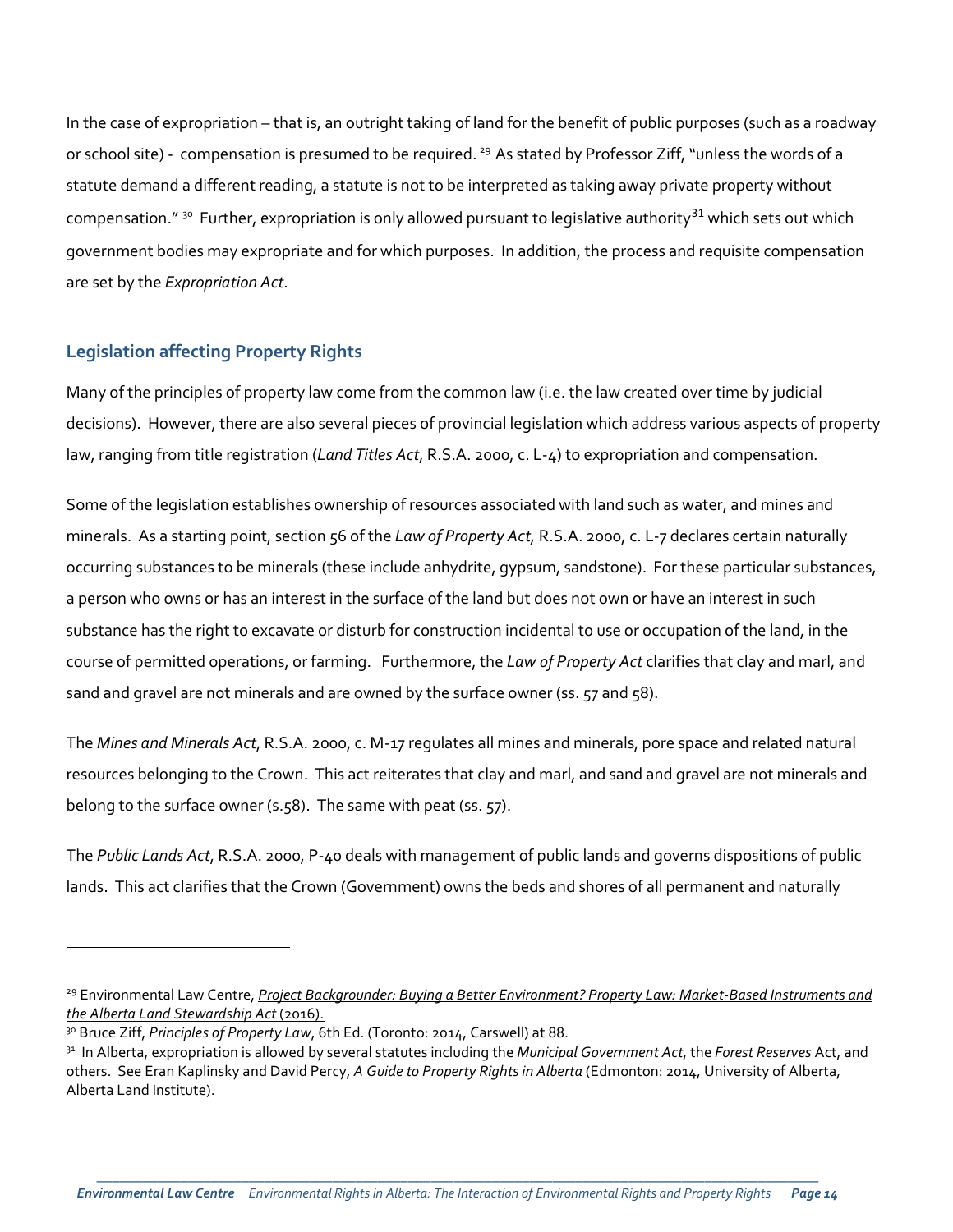occurring bodies of waters, and all naturally occurring rivers, streams, watercourses and lakes (s.3). Relatively recent amendments to the *Public Lands Act* declared all coal-bed methane to be natural gas (subject to any specific grants which state otherwise) (s. 10.1) and pore space contained in, occupied by or formerly occupied by minerals or water below the surface of the land is property of the Alberta Crown (s. 15.1).<sup>[32](#page-14-0)</sup>

At common law, a mineral owner was entitled to enter upon land to extract minerals. <sup>[33](#page-14-1)</sup> The mineral owner was not permitted to commit waste but otherwise was not required to seek permission of the surface owner or to pay compensation for access. This common law principle has been modified by the *Surface Rights Act*, R.S.A. 2000, c. S-24. Section 12 of the Act requires that a mineral owner either obtain consent of the surface owner or a right of entry order to enter land for removal of minerals, construction of tanks, stations, structures, pipelines, power transmission lines, or telephone lines. Right of entry orders may also be issued for well conservation schemes, for reclamation under the *Environmental Protection and Enhancement Act*, and injection of captured carbon dioxide (ss. 13, 13.1, and 13.2). In addition, compensation must be provided either via agreement or determined by the Surface Rights Board in issuing a right of entry order (s.23).

Under common law, a person cannot be deprived of his property arbitrarily.<sup>[34](#page-14-2)</sup> This principle is reinforced by section 1 of the *Alberta Bill of Rights*, R.S.A. 2000, c. A-14 which guarantees "the right of the individual to liberty, security of the person and enjoyment of property, and the right not to be deprived thereof except by due process of law". There is no constitutional protection of property rights in Canada. [35](#page-14-3)

If the government intends to deprive a person of his property, the requirements of the *Expropriation Act*, R.S.A. 2000, c. E-13 must be met. This Act sets out the procedure for expropriation and for compensation. It applies to any expropriation authorized by Alberta law and prevails over contrary provisions (except those exceptions enumerated

<span id="page-14-0"></span><sup>32</sup> See also the *Carbon Capture and Storage Funding Act*, S.A. 2009, c. C-2.5 which has the purpose of encouraging and expediting the design, construction and operation of carbon capture and storage projects in Alberta.

<span id="page-14-1"></span><sup>33</sup> Eran Kaplinsky and David Percy, *A Guide to Property Rights in Alberta* (Edmonton: 2014, University of Alberta, Alberta Land Institute). See also Bruce Ziff, *Principles of Property Law*, 6th Ed. (Toronto: 2014, Carswell) at 104.

<span id="page-14-2"></span><sup>34</sup> As well, there are international obligations to protect property such as the *1948 Universal Declaration of Human Rights*. See Eran Kaplinsky and David Percy, *A Guide to Property Rights in Alberta* (Edmonton: 2014, University of Alberta, Alberta Land Institute). See also Jason Unger, Environmental Law Centre Blog, *[Property Rights vs. Planning shouldn't be a battle to the death](http://elc.ab.ca/pub-archives/property-rights-vs-planning-shouldnt-be-a-battle-to-the-death/)* [\(February 28, 2011\).](http://elc.ab.ca/pub-archives/property-rights-vs-planning-shouldnt-be-a-battle-to-the-death/)

<span id="page-14-3"></span><sup>35</sup> Eran Kaplinsky and David Percy, *A Guide to Property Rights in Alberta* (Edmonton: 2014, University of Alberta, Alberta Land Institute). See also Jason Unger, Environmental Law Centre Blog, *[Property Rights vs. Planning shouldn't be a battle to the death](http://elc.ab.ca/pub-archives/property-rights-vs-planning-shouldnt-be-a-battle-to-the-death/)* [\(February 28, 2011\).](http://elc.ab.ca/pub-archives/property-rights-vs-planning-shouldnt-be-a-battle-to-the-death/)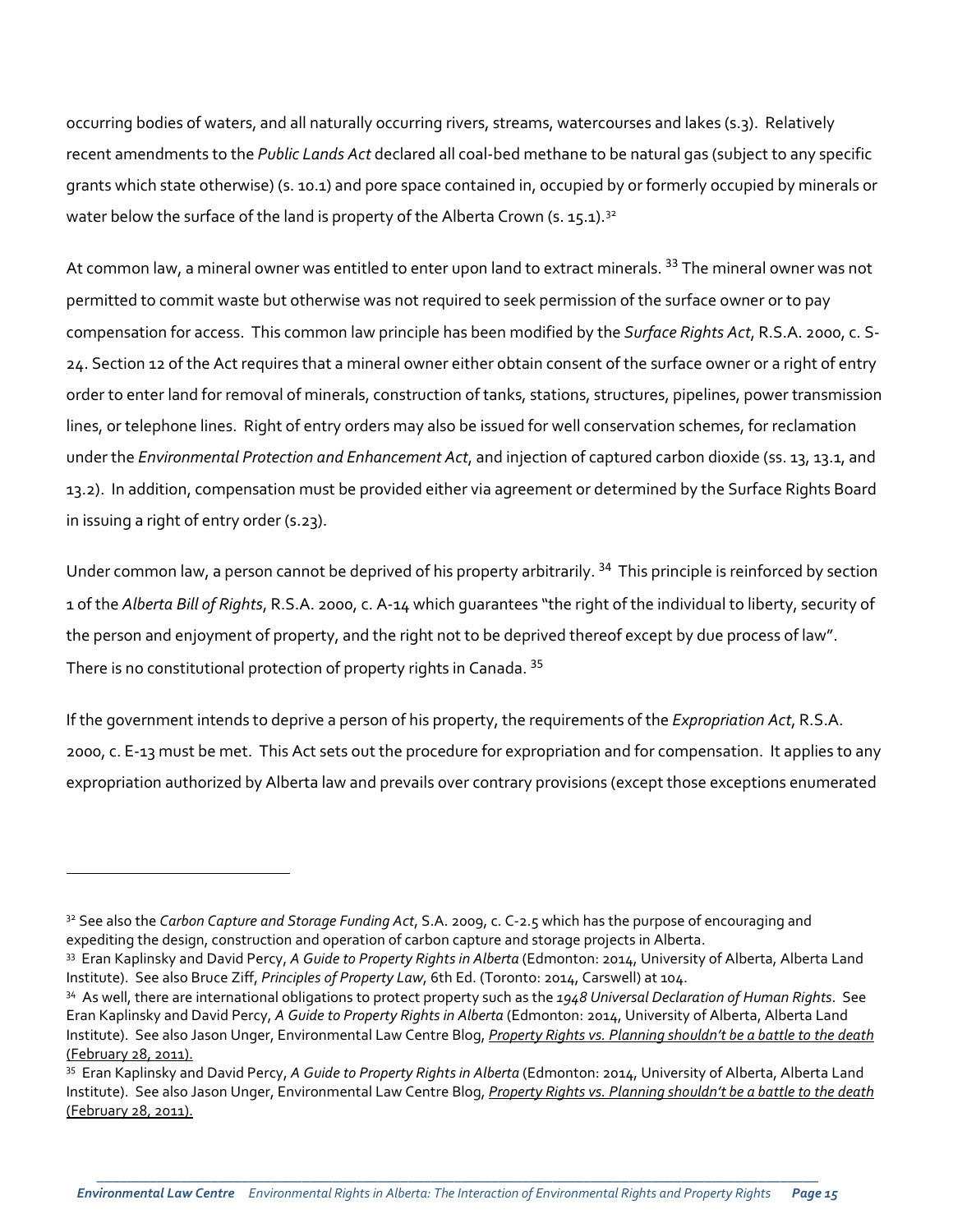in the Schedule to the Act). The government may expropriate any estates in the land including lesser interests by way of profit, easement, right, privilege or benefit in, over or derived from land (s. 3).

An example of authority to expropriate can be found in the *Municipal Government Act*, R.S.A. 2000, c. M-26 (MGA). Section 14 indicates that a municipality may expropriate for specific purposes such as carrying out an area redevelopment plan under Part 17 of the MGA. Municipal expropriations must abide with the *Expropriation Act* and cannot be used to expropriate mines and minerals.

Other pieces of legislation address the issue of whether compensation is necessitated as a result of operation of the act. For example, the *Historical Resources Act*, R.S.A. 2000, c. H-9 operates to preserve archaeological, paleontological or historic resources and sites. This may include prohibition or regulation and control of the use, development or occupation of land or buildings. If designation of a historic resource or site deceases the economic value of a building, structure or land, then compensation may be payable (ss. 28 and 50).  $3^6$ 

Another piece of legislation which may impact on property rights is the *Alberta Land Stewardship Act,* S.A. 2009, c. A-26.8 ("ALSA"). This legislation establishes regional planning for Alberta and enables the use of land management tools such as conservation easements, conservation directives, stewardship units and offsets, and transfer of development credit schemes.<sup>[37](#page-15-1)</sup>

The ALSA contains some provisions which directly address the issue of compensation for regulatory impacts on property rights (namely, ss. 2(3), 19, 19.1, 39-42). Section 2(3) provides:

s. 2(3) Nothing in this Act, a regulation under this Act or a regional plan is to be interpreted as limiting, reducing, restricting or otherwise affecting the compensation payable or rights to compensation provided for under any other enactment or in law or equity.

<span id="page-15-0"></span><sup>&</sup>lt;sup>36</sup> The compensation provision is not applicable to a Municipal Historic Resource that is designated as part of a tradable development credit scheme under the *Alberta Land Stewardship Act*.

<span id="page-15-1"></span><sup>37</sup> To learn more about these land management tools, see the ELC four volume report on *ALSA and Market-Based Instruments*  available a[t http://elc.ab.ca/publications/available-to-download/.](http://elc.ab.ca/publications/available-to-download/)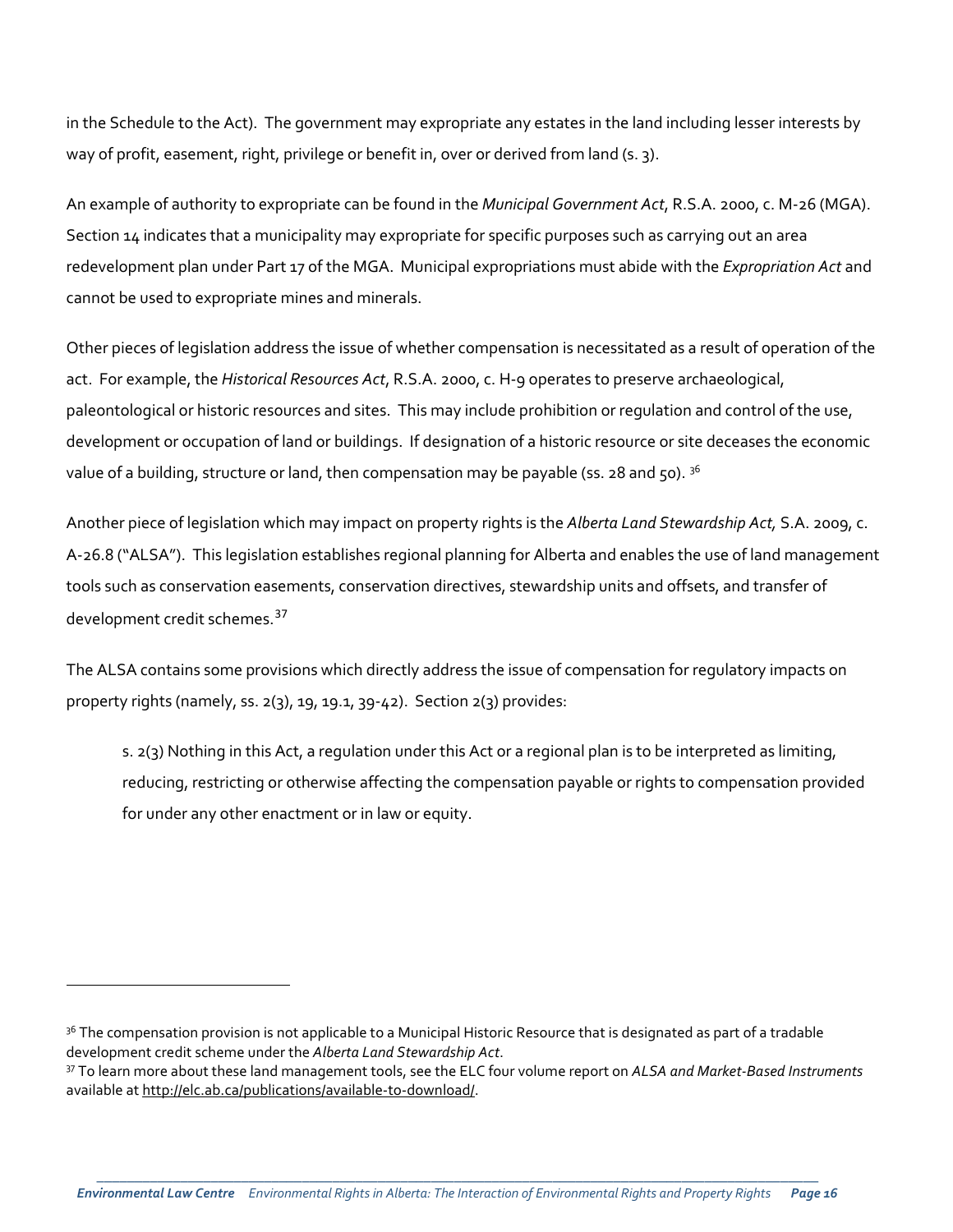Sections 19 and 19.1 allow compensation for a **compensable taking** which is defined as a "diminution or abrogation of a property right, title or interest giving rise to compensation in law or equity". As discussed by Kaplinsky and Percy: [38](#page-16-0)

The critical question is what counts as a compensable taking? ALSA defines it as "the diminution or abrogation of a property right, title or interest giving rise to compensation in law or equity". The main difficulties with this definition, other than that it is circular, are that the traditional view in Canada is that there is no compensation in law or equity (all compensation claims originate in statute), and further, that unless the government acquires an interest in the land while denying the owner all reasonable private uses, there is no "taking" at all. In sum, it is likely that the legal and practical effect of sections 19 and 19.1 is only to create a right of compensation for owners whose lands are sterilized by a conservation directive. Otherwise, those sections neither expand nor restrict the right to compensation.

Sections 30 to 42 of ALSA establish and regulate the right to compensation for a conservation directive.

## **What are Environmental Rights?**

l

Environmental rights operate to protect the environment thereby providing a cornerstone for human health and economic prosperity. Environmental rights may be viewed as fundamental human rights, as rights for nature itself<sup>[39](#page-16-1)</sup>, or both. Although there are some legal rights in Alberta that support environmental quality, our laws do not often expressly recognize environmental rights. [40](#page-16-2)

An environmental right may guarantee a stated level of environmental quality, such as a healthy environment (i.e. a substantive environmental right). As well, an environmental right may protect process rights such as meaningful public participation in environmental decision-making and accountability in the implementation of environmental

<span id="page-16-0"></span><sup>38</sup> Eran Kaplinsky and David Percy, *A Guide to Property Rights in Alberta* (Edmonton: 2014, University of Alberta, Alberta Land Institute) at 25.

<span id="page-16-1"></span><sup>39</sup> For more on protecting the rights of nature, see David Boyd, *The Rights of Nature: A Legal Revolution that Could Save the World* (Toronto: 2017, ECW Press).

<span id="page-16-2"></span><sup>40</sup> Jason Unger, *Environmental rights in Alberta: phase I: do we have the rights we need? Environmental Bill of Rights today and in the future* (Edmonton: 2016, Environmental Law Centre, available at [http://elc.ab.ca/wp](http://elc.ab.ca/wp-content/uploads/2016/12/Environmental-Rights-PHASE-1-Do-We-Have-the-Right-We-Need-1.pdf)[content/uploads/2016/12/Environmental-Rights-PHASE-1-Do-We-Have-the-Right-We-Need-1.pdf.](http://elc.ab.ca/wp-content/uploads/2016/12/Environmental-Rights-PHASE-1-Do-We-Have-the-Right-We-Need-1.pdf)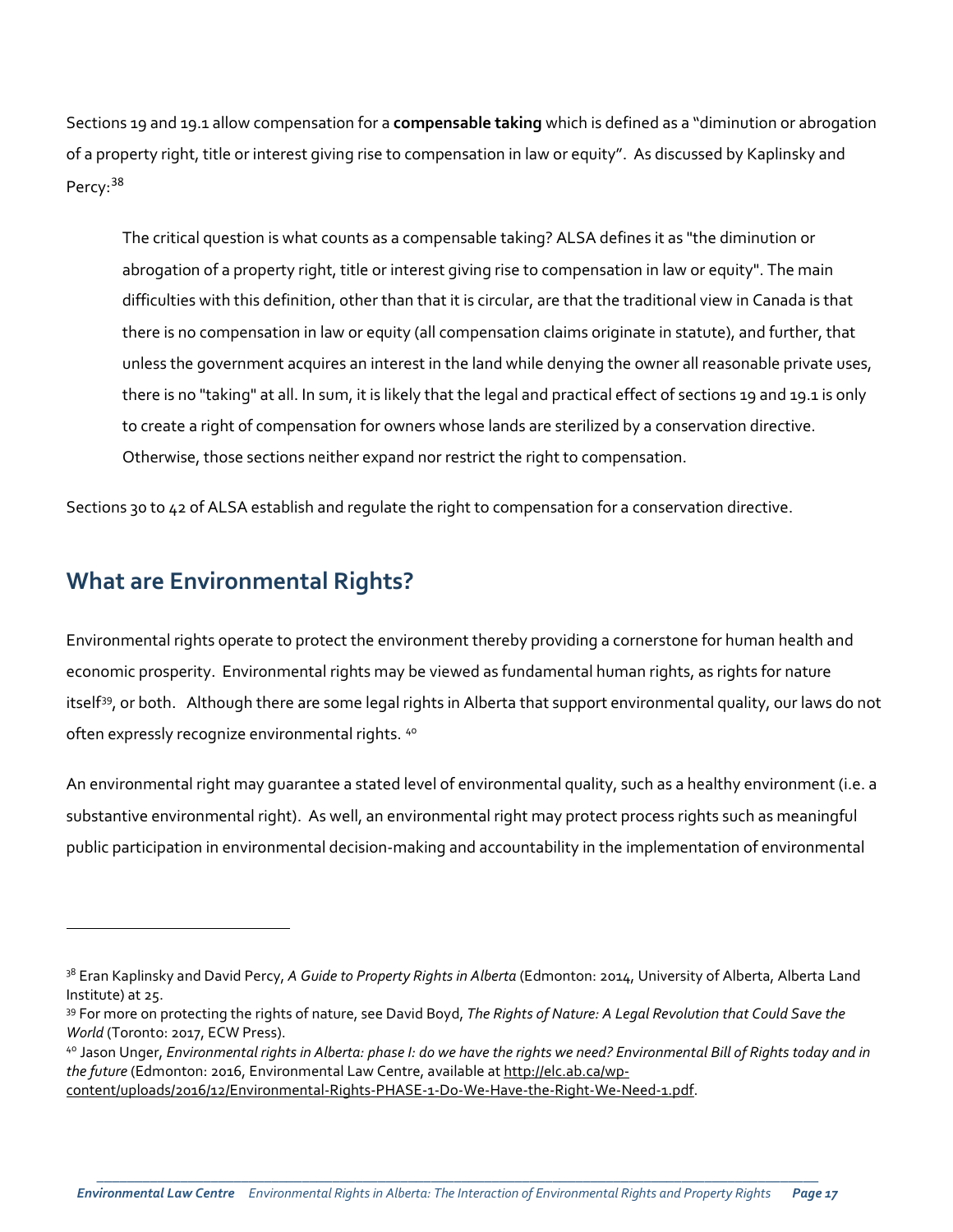laws (i.e. procedural rights). The ELC has recommended that Alberta adopt an EBR (Environmental Bill of Rights) which is a piece of legislation that expressly recognizes and protects both substantive and procedural environmental rights.<sup>[41](#page-17-0)</sup>

The Model EBR proposed by the ELC explicitly recognizes and protects the substantive right of all Albertans to a healthy environment.[42](#page-17-1) Under the Model EBR, the Government of Alberta is charged with the obligation to protect the right of Albertans to a healthy environment.<sup>[43](#page-17-2)</sup> As well, the Alberta Government is recognized as trustee of Alberta's land, air, water and other components of the environment with a fiduciary duty to hold and manage the same for the benefit of all Albertans.<sup>[44](#page-17-3)</sup>

In addition, the Model EBR provides express recognition and protection of numerous procedural environmental rights including:

- access to information;
- public participation in environmental decision-making, and the development of legislative and policy instruments;
- access to remedies such as environmental protection actions, investigations and judicial review; and
- protection from strategic lawsuits against public participation and from employee reprisals (whistleblower protection).

The Model EBR also recommends ensuring effective third party oversight via an Environmental Commissioner that is supported by a multi-stakeholder Technical and Policy Advisory Group. These procedural rights are integral to supporting and implementing the substantive right to a healthy environment.

<span id="page-17-0"></span><sup>41</sup> Brenda Heelan Powell, *[Environmental Rights in Alberta: An Annotated Environmental Bill of Rights for Alberta](http://elc.ab.ca/?smd_process_download=1&download_id=19904)* (Edmonton: 2018, Environmental Law Centre).

<span id="page-17-1"></span><sup>42</sup> [Model EBR,](http://elc.ab.ca/?smd_process_download=1&download_id=19904) s. 16.

<span id="page-17-2"></span><sup>43</sup> [Model EBR,](http://elc.ab.ca/?smd_process_download=1&download_id=19904) s. 17.

<span id="page-17-3"></span><sup>44</sup> [Model EBR,](http://elc.ab.ca/?smd_process_download=1&download_id=19904) s. 17.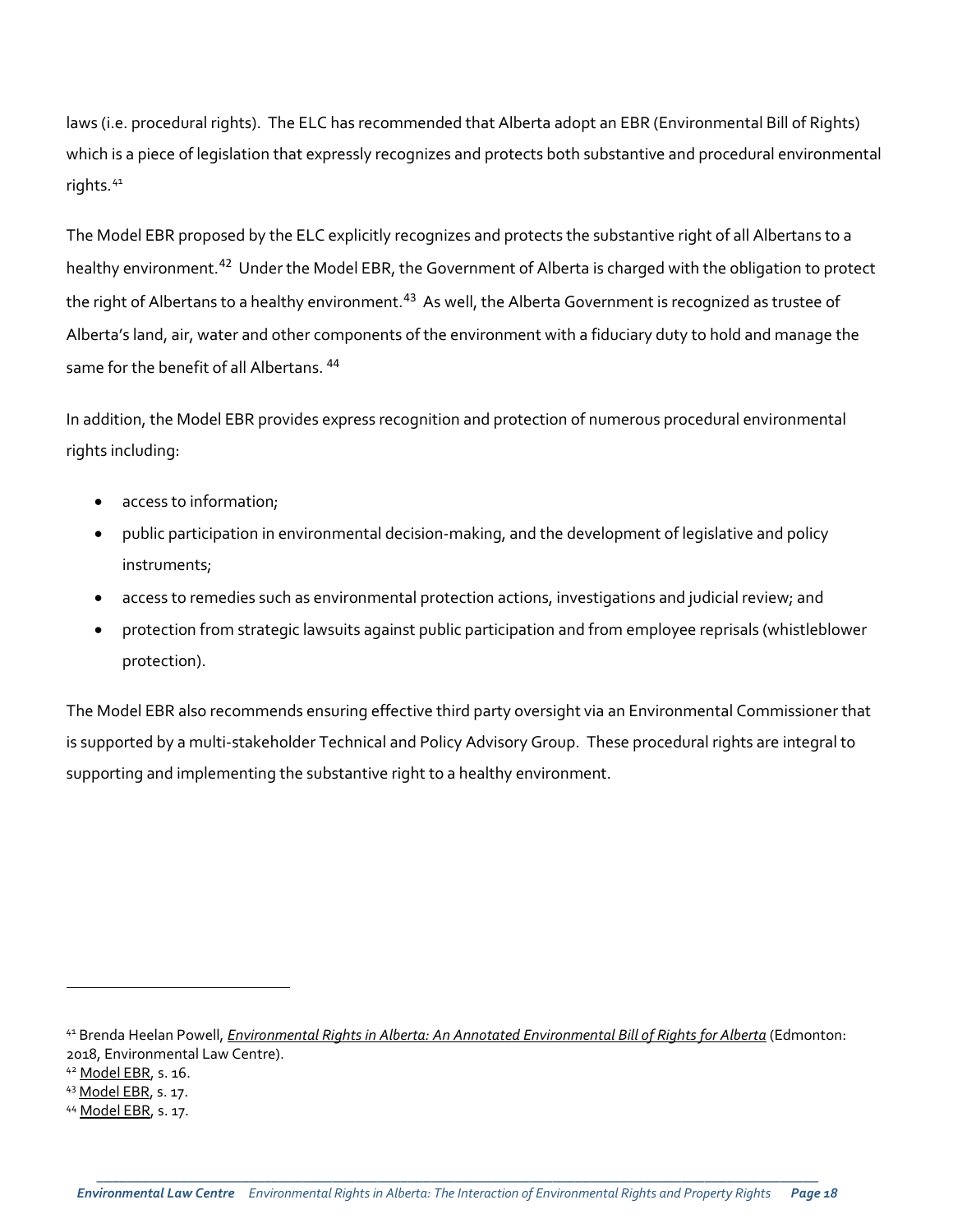## **Will environmental rights infringe on my property rights?**

It is reasonable to ask whether environmental rights can be used as a tool to prevent a landowner or person with an interest in land from exercising his property rights. As previously mentioned, although a landowner or person with interests in land will have rights to use property, these rights are not unlimited. Rights to use land are limited by the type of interest in land that is held (some interests confer limited rights to access or use land). Further, the use of land is limited by regulatory regimes, by zoning and planning legislation, and by common law obligations to respect the rights of neighbours.

An EBR is not intended to impose additional regulatory controls or limits on land use. Rather, the purpose is to express an individual's right to a healthy environment and to provide comprehensive procedural tools to enforce that right. These tools include the ability to request investigations into an alleged contravention of an environmental law. As well, a landowner can commence an environmental protection action against the Government for failing to fulfil its duties as a trustee of the environment, failing to enforce an environmental law, or violating an environmental right. Environmental protection actions may also be brought against a person who breaches an environmental law or causes a significant adverse environmental effect.

Thus, if a person is using his land in accordance with prevailing laws (i.e. abiding by zoning and pollution regulations) and without causing significant adverse effects to the environment, then the EBR will not impact on that use of land. However, if a person is using land in a manner that violates prevailing laws or causes significant adverse environmental effects, then the tools provided by an EBR may be used to enforce relevant laws or environmental conditions (such as investigations or environmental protection actions).

## **How can environmental rights protect my property rights?**

In the course of a public engagement on property rights in Alberta, the Property Rights Task Force found three major concerns: [45](#page-18-0)

lack of consultation,

<span id="page-18-0"></span><sup>45</sup> Government of Alberta, *Report of the Property Rights Task Force: Engagement with Albertans* (Edmonton: 2012, Government of Alberta).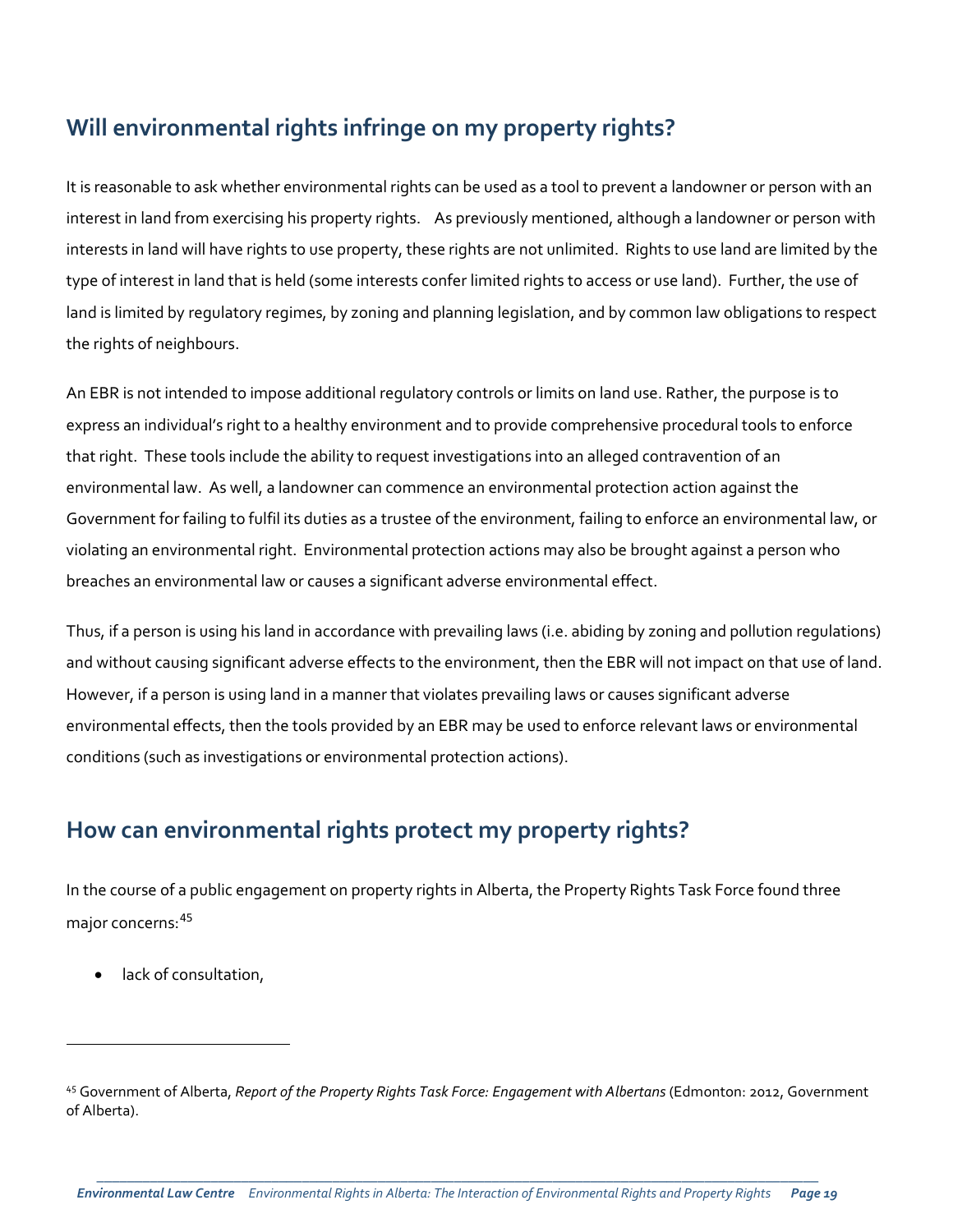- compensation issues (its scope and valuation), and
- access to courts and representation.

The members of the public consulted by the Property Rights Task Force expressed concern with the lack of consultation in the development of several pieces of legislation which could impact on property rights (ALSA, *Land Assembly Project Area Act*, [46](#page-19-0) *Electric Statutes Amendment Act*, and *Carbon Capture and Storage Statutes Amendment Act*). As well, the public expressed concerns with the lack of flexibility of regulatory bodies – such as the Surface Rights Board - to adapt to growing pressures faced by property owners and land users.

With respect to access to courts and representation, the public indicated that it had little assistance when faced with potential infringements. Concern was also raised about limited rights to appeal. It was suggested that an independent advocate for landowners was needed to provide information about property rights and compensation, tools for negotiation, and information and assistance with navigating regulatory bodies.

The ELC has previously stated that provincial systems of planning and regulation need to respect property rights by ensuring due process is adhered to and that planning is governed by sound environmental principles.<sup>[47](#page-19-1)</sup> The Model EBR proposed by the ELC strives to achieve this goal and addresses issues of consultation, access to information, access to courts, and representation.

<span id="page-19-1"></span><span id="page-19-0"></span><sup>46</sup> The *Land Assembly Project Area Act* was never proclaimed and has been repealed. <sup>47</sup> Environmental Law Centre, *[Comments on Property rights and the regulatory and planning powers of](http://elc.ab.ca/pub-archives/elc-comments-on-property-rights-and-the-regulatory-and-planning-powers-of-government/)  government*[, January 23, 2012.](http://elc.ab.ca/pub-archives/elc-comments-on-property-rights-and-the-regulatory-and-planning-powers-of-government/)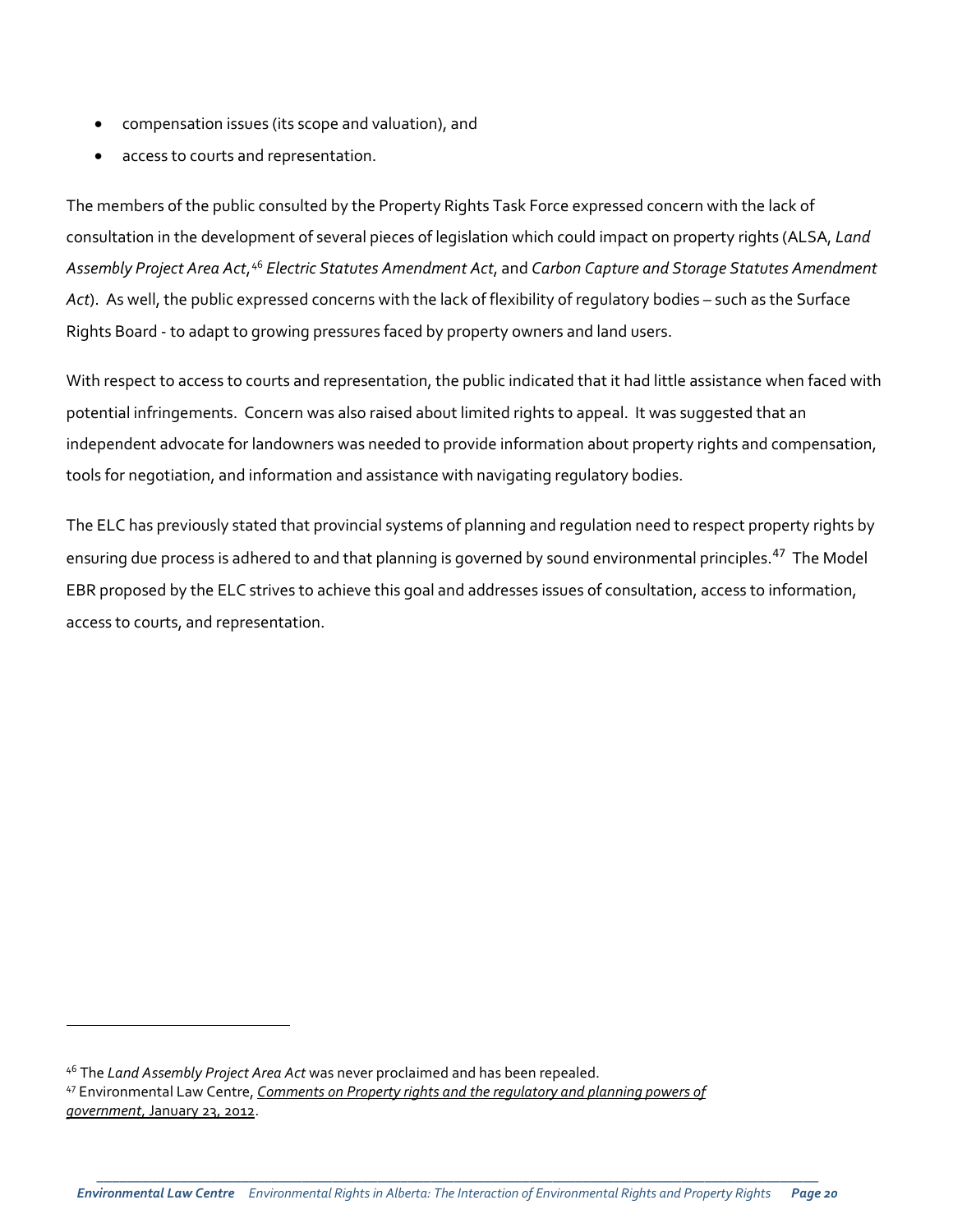# **The Intersection of Property Rights and Environmental Rights**

| Environmental          | <b>Common Law</b>                                                                                                                                                                                                                          | <b>Statutory Law</b>                                                                                                                                                                                                  | <b>Environmental Rights</b>                                                                                                                                                                                                                                                      |
|------------------------|--------------------------------------------------------------------------------------------------------------------------------------------------------------------------------------------------------------------------------------------|-----------------------------------------------------------------------------------------------------------------------------------------------------------------------------------------------------------------------|----------------------------------------------------------------------------------------------------------------------------------------------------------------------------------------------------------------------------------------------------------------------------------|
| <b>Matter</b>          |                                                                                                                                                                                                                                            |                                                                                                                                                                                                                       |                                                                                                                                                                                                                                                                                  |
| <b>Water Pollution</b> | <b>Riparian Rights</b><br>use of water for<br>domestic purposes<br>undiminished<br>$\bullet$<br>quantity and<br>quality of water<br>incidental<br>protection of water<br>Nuisance                                                          | Water Act<br>protected right to<br>domestic use as<br>defined in the Act<br>priority licensing<br>$\bullet$<br>system for use of<br>water<br>EPEA                                                                     | Right to a Healthy<br>Environment<br>substantive right<br>$\bullet$<br>held by all<br>Albertans<br>components of the<br>$\bullet$<br>environment held<br>as a public trust by<br>the government                                                                                  |
|                        | unreasonable<br>interference with<br>use and enjoyment<br>of property<br><b>Trespass</b><br>a person or<br>substance has<br>entered onto the<br>land of another                                                                            | protection of water<br>$\bullet$<br>quality (substance<br>release)<br>issuance of approvals<br>$\bullet$<br>Fisheries Act (federal)<br>prohibition against<br>$\bullet$<br>deposition of<br>deleterious<br>substances | <b>Environmental Protection</b><br>Actions<br>against<br>government<br>against persons for<br>$\bullet$<br>breach of<br>legislation<br>against persons for<br>significant<br>environmental<br>harm                                                                               |
|                        | Rylands v Fletcher<br>strict liability for<br>damages if a non-<br>natural use of the<br>land, there was a<br>substance likely to<br>cause mischief, the<br>substance<br>escaped, and there<br>was damage to<br>person seeking a<br>remedy |                                                                                                                                                                                                                       | Third Party Oversight &<br>Investigations<br>Commissioner of<br>the Environment<br>Technical and<br>$\bullet$<br>Policy Advisory<br>Group<br>Investigation for<br>alleged breach of<br>environmental law<br>Participation and Process<br>Rights<br>opportunity to<br>participate |
| <b>Air Pollution</b>   | Nuisance                                                                                                                                                                                                                                   | EPEA<br>protection of air<br>$\bullet$<br>quality (substance                                                                                                                                                          | information rights<br>reasonable<br>timeframes                                                                                                                                                                                                                                   |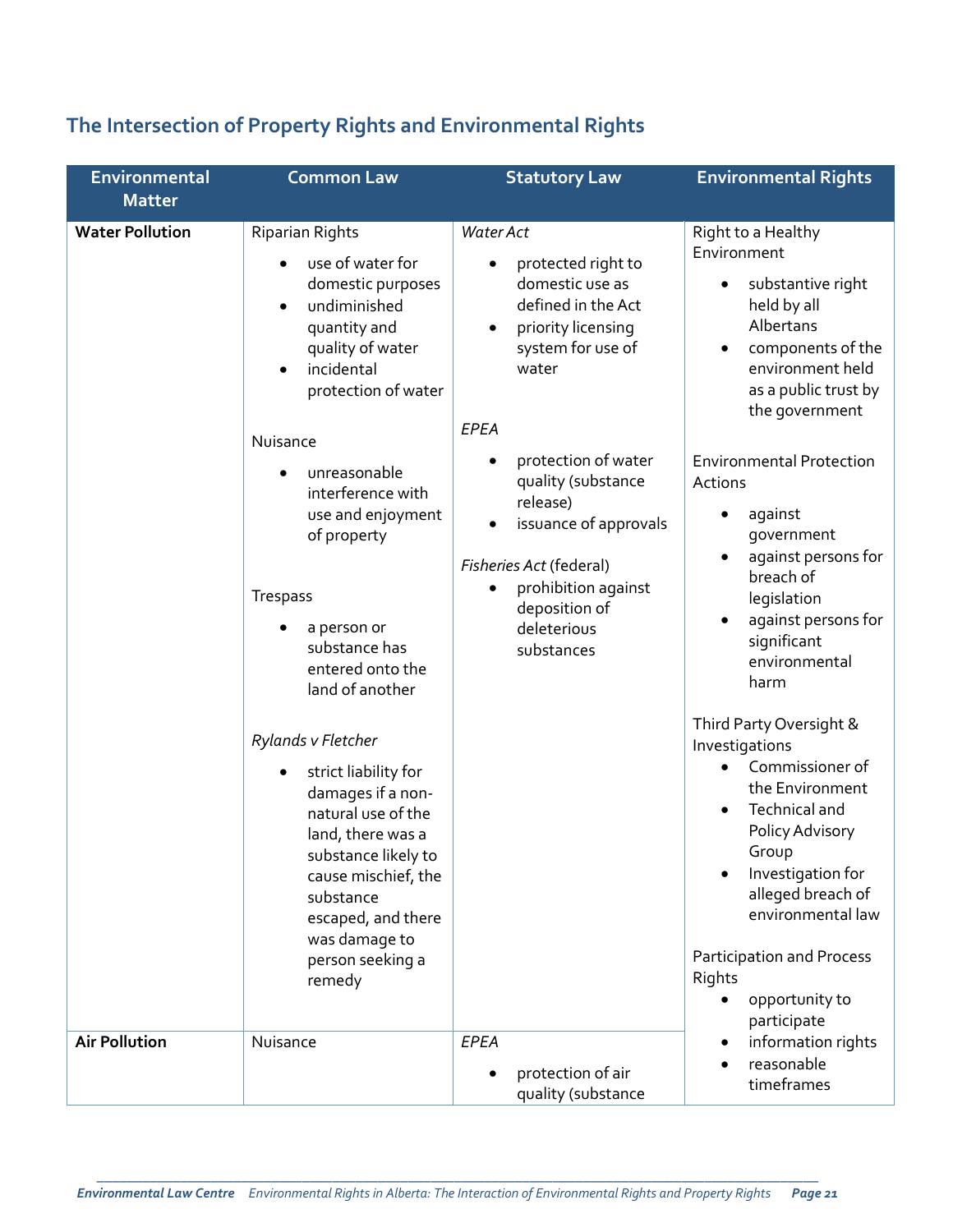| Environmental             | <b>Common Law</b>              | <b>Statutory Law</b>                                                                                                                                                                                                   | <b>Environmental Rights</b>                                                                                    |
|---------------------------|--------------------------------|------------------------------------------------------------------------------------------------------------------------------------------------------------------------------------------------------------------------|----------------------------------------------------------------------------------------------------------------|
| <b>Matter</b>             |                                |                                                                                                                                                                                                                        |                                                                                                                |
|                           | Trespass<br>Rylands v Fletcher | release)<br>issuance of approvals<br>$\bullet$<br>Canadian Environmental<br>Protection Act (federal)<br>pollution prevention<br>$\bullet$                                                                              | written, public<br>$\bullet$<br>decisions<br>anti-SLAPP<br>$\bullet$<br>provisions<br>Whistleblower Protection |
| <b>Habitat Protection</b> |                                | <b>ALSA</b><br>regional planning<br>$\bullet$<br>conservation<br>$\bullet$<br>directives,<br>conservation<br>easements                                                                                                 | extended to all<br>$\bullet$<br>members of the<br>public                                                       |
|                           |                                | Various Pieces of Provincial<br>Parks Legislation<br>provide a range of<br>$\bullet$<br>habitat protection for<br>designated areas                                                                                     |                                                                                                                |
|                           |                                | Species at Risk Act (federal)<br>protection of critical<br>$\bullet$<br>habitat and species<br>residences<br><b>National Parks Act (federal)</b><br>protection of<br>ecological integrity is<br>a legislative priority |                                                                                                                |
|                           |                                | Fisheries Act (federal)<br>fish habitat                                                                                                                                                                                |                                                                                                                |

# **General Protections offered by Environmental Rights**

The Model EBR contains several provisions designed to improve consideration and application of environmental matters in legal and policy development, as well as, implementation of those laws and policies. Existing and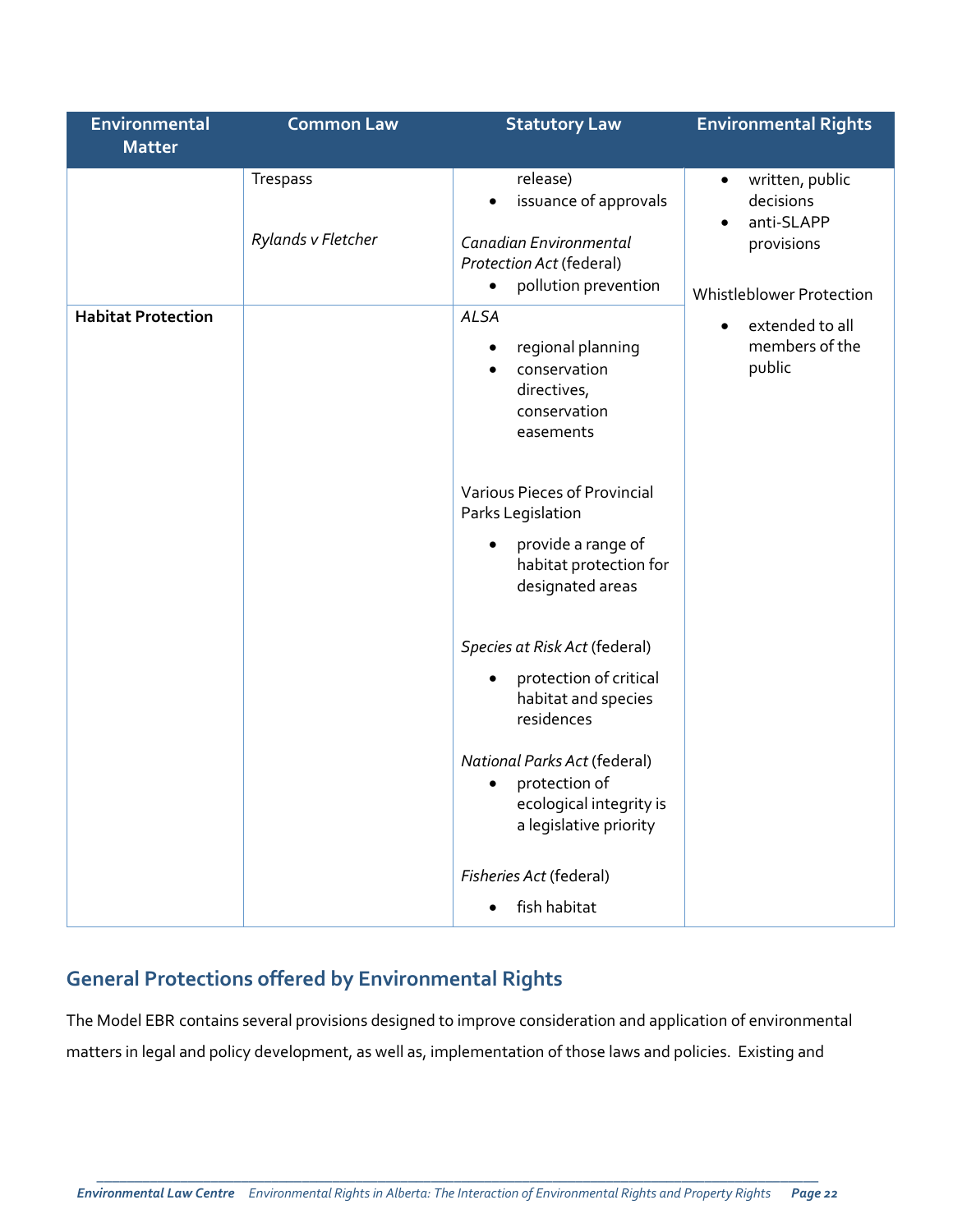emerging environmental principles – such as polluter pays and sustainable development - are adopted as guidance for application of the Model EBR.<sup>[48](#page-22-0)</sup>

As well, the Model EBR confirms the principle of public trust which requires that the Government of Alberta hold components of the environment as trustee for the benefit of all Albertans and bears a fiduciary responsibility for preserving and protecting the public interest in those components for present and future generations.

The over-riding purposes of the Model EBR are: <sup>[49](#page-22-1)</sup>

(a) to protect the right of current and future generations of Albertans to a healthy environment;

(b) to confirm that the Government of Alberta holds and manages Alberta's air, water, land and other components of the environment in trust for all Albertans;

(c) to protect the right of Albertans to be involved in environmental decision-making including, without limitation:

(i) access to environmental information,

(ii) access to mechanisms for direct public participation in decision-making processes to represent individual rights and the interests of the environment, and

(iii) the provision of procedural rights.

l

(d) to protect the right of Albertans to receive environmental justice;

(e) to ensure accountability in the implementation of environmental laws which includes, without limitation:

(i) the availability of remedies to enforce environmental rights,

(ii) access to courts to ensure the Government of Alberta fulfils its fiduciary

<span id="page-22-1"></span><span id="page-22-0"></span><sup>48</sup> Se[e Model EBR,](http://elc.ab.ca/?smd_process_download=1&download_id=19904) s. 3 for a list and explanation of all the environmental principles adopted in the Model EBR. <sup>49</sup> [Model EBR,](http://elc.ab.ca/?smd_process_download=1&download_id=19904) s. 6.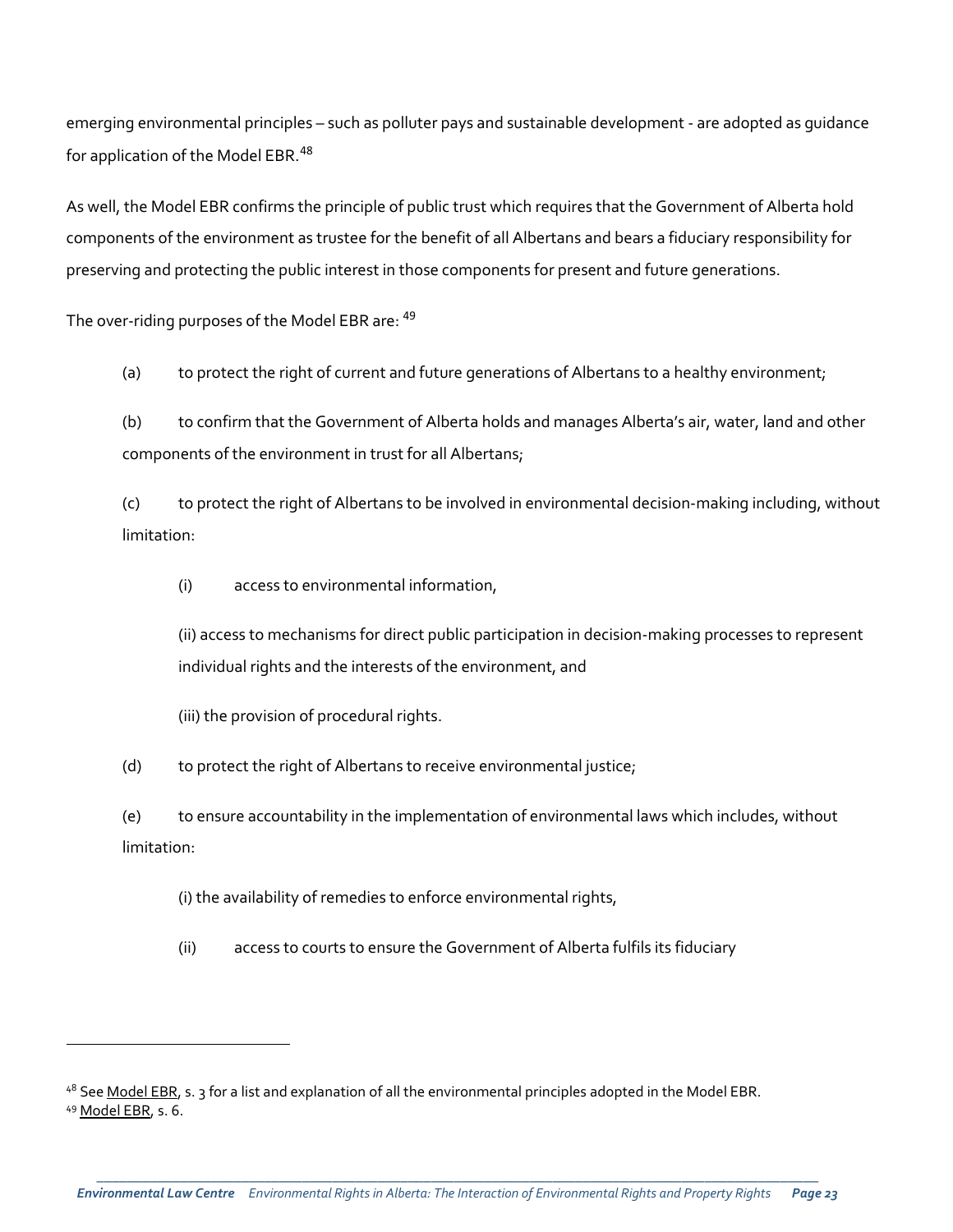duties as trustee of all components of Alberta's environment, and

(iii) independent third party oversight;

(f) to provide legal protection against reprisals for employees who take actions to protect the environment.

The Model EBR is designed to ensure that the decisions and actions of all provincial decision-makers (which includes any department of the Government of Alberta and public agencies such as the Alberta Energy Regulator, the Alberta Utilities Commission, the Environmental Appeals Board and the Natural Resources Conservation Board), and the Government of Alberta are subject to the procedural protections provided by the EBR and are guided by the principles adopted in the EBR. [50](#page-23-0)

#### **Environmental Rights improve Consultation**

As mentioned above one of the findings made by the Property Rights Task Force was that members of the public were concerned with lack of consultation. <sup>[51](#page-23-1)</sup> The Model EBR addresses this concern by protecting several process rights and by providing opportunities for public participation in environmental decision-making.

Under the Model EBR, provincial decision-makers would be required to provide a reasonable opportunity for meaningful, effective, informed and timely participation in environmental decision-making including the development of Acts, regulations and policies, and the issuance of approvals, licenses and authorizations. <sup>[52](#page-23-2)</sup> The Model EBR also proposes a process for residents of Alberta to request the development, amendment or repeal of an Act, regulation, instrument, policy or program necessary for environmental protection.

In order to facilitate public participation in environmental decision-making, the Model EBR proposes that provincial decision-makers must establish a public participation funding program.

<span id="page-23-0"></span><sup>50</sup> [Model EBR,](http://elc.ab.ca/?smd_process_download=1&download_id=19904) s. 8.

<span id="page-23-1"></span><sup>51</sup> Government of Alberta, *Report of the Property Rights Task Force: Engagement with Albertans* (Edmonton: 2012, Government of Alberta).

<span id="page-23-2"></span><sup>52</sup> [Model EBR,](http://elc.ab.ca/?smd_process_download=1&download_id=19904) ss.21-27.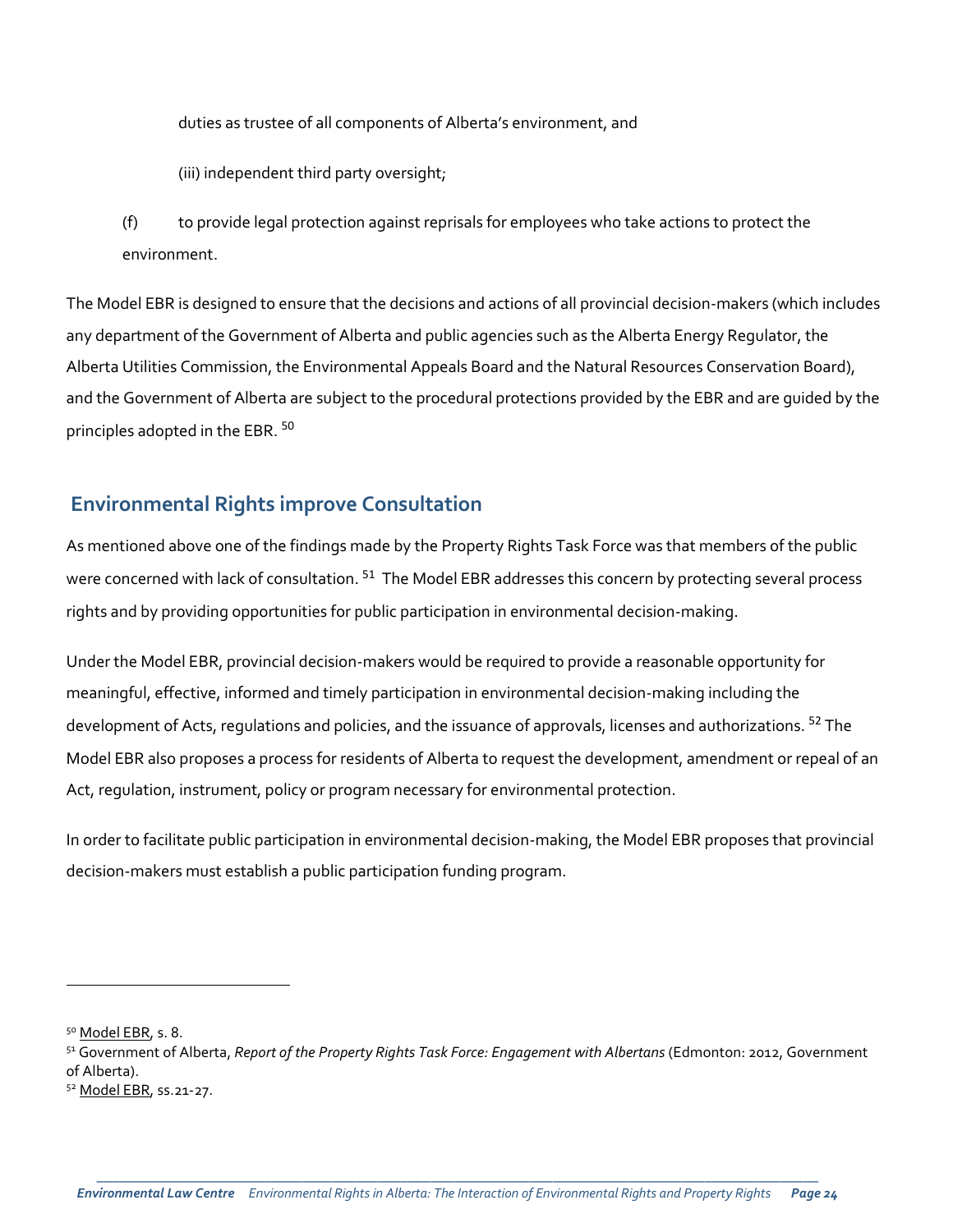Other process rights that would be protected by the Model EBR include the provision of adequate, timely notice; an opportunity to participate; an opportunity to present comments or other information to the decision-maker; reasonable timeframes for information sharing and preparation; and the issuance of written, public decisions.

Given the importance of access to information for effective consultation and public participation, the Model EBR protects information rights.<sup>[53](#page-24-0)</sup> In particular, the Model EBR would require effective access to environmental information which includes information about:

(a) the air, water, land and other components of the environment;

(b) activities, administrative measures, agreements, policies, legislation, plans, and programs likely to affect the environment; or

(c) the state of human health, safety and conditions of life.

Currently, information about the various components of the environment is incomplete (for example, there are limited inventories of Alberta's groundwater) and this is especially true for the state of land that is held privately.

As well, to ensure transparency, the Model EBR proposes that all decision-makers are required to document decisions, activities, administrative measures, agreements, policies, legislation, plans, and programs. The Model EBR would establish an environmental registry to provide a central depository for ease of access to environmental information.

## **Environmental Rights improve Access to Courts and expand Enforcement Options**

As previously mentioned, members of the public expressed concern with access to courts and representation to the Property Rights Task Force. <sup>[54](#page-24-1)</sup> The Model EBR addresses these concerns by providing novel legal actions to enable enforcement of environmental rights. As well, the Model EBR proposes third party oversight to ensure compliance with the requirements set by the Model EBR.

<span id="page-24-0"></span><sup>53</sup> [Model EBR,](http://elc.ab.ca/?smd_process_download=1&download_id=19904) ss. 18-20.

<span id="page-24-1"></span><sup>54</sup> Government of Alberta, *Report of the Property Rights Task Force: Engagement with Albertans* (Edmonton: 2012, Government of Alberta).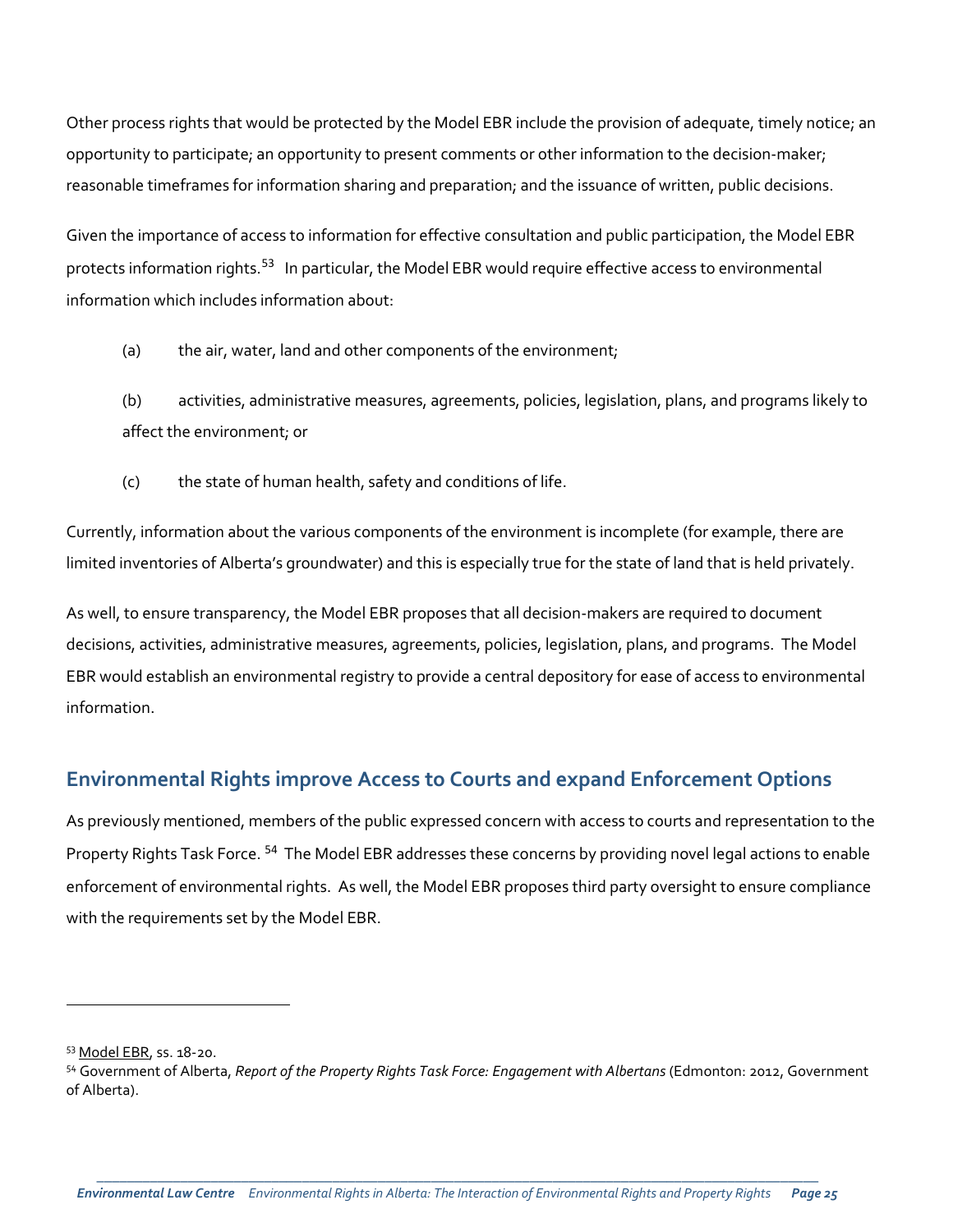The Model EBR proposes several novel legal actions to improve access to courts:<sup>[55](#page-25-0)</sup>

- environmental protection actions against the Government of Alberta;
- environmental protection actions against persons for statutory breaches;
- environmental protection actions against persons for causing significant adverse effects; and
- protection against Strategic Lawsuits against Public Participation (SLAPP suits).

In the case of environmental protection actions against the Government of Alberta, a person may commence an action for the Government:

- (a) failing to fulfil its duties as trustee of the air, water, land and other components of the environment;
- (b) failing to enforce an environmental law; or
- (c) violating a right granted under the Model EBR.

Environmental protection actions may also be commenced against individuals or corporations for contravening an environmental law or for causing a significant adverse effect on the environment.

Unlike traditional common law action, such as nuisance, a person does not have to demonstrate a greater or different right, harm or interest than any other person to commence an environmental protection action. Further, a person need not have a financial, proprietary or other legal interest in the subject matter. These provisions are meant to alleviate some of the common barriers to common law court actions in environmental matters.

In addition, to improve access to courts via environmental protection actions, the Model EBR proposes that barriers created by costs be eliminated. This includes ensuring a claimant is not liable for costs (unless the claim was frivolous, vexatious or harassing), eliminating the requirement to provide security for costs, and enabling payment of counsel and expert fees.

<span id="page-25-0"></span><sup>55</sup> [Model EBR,](http://elc.ab.ca/?smd_process_download=1&download_id=19904) ss. 29-38, and 41-43.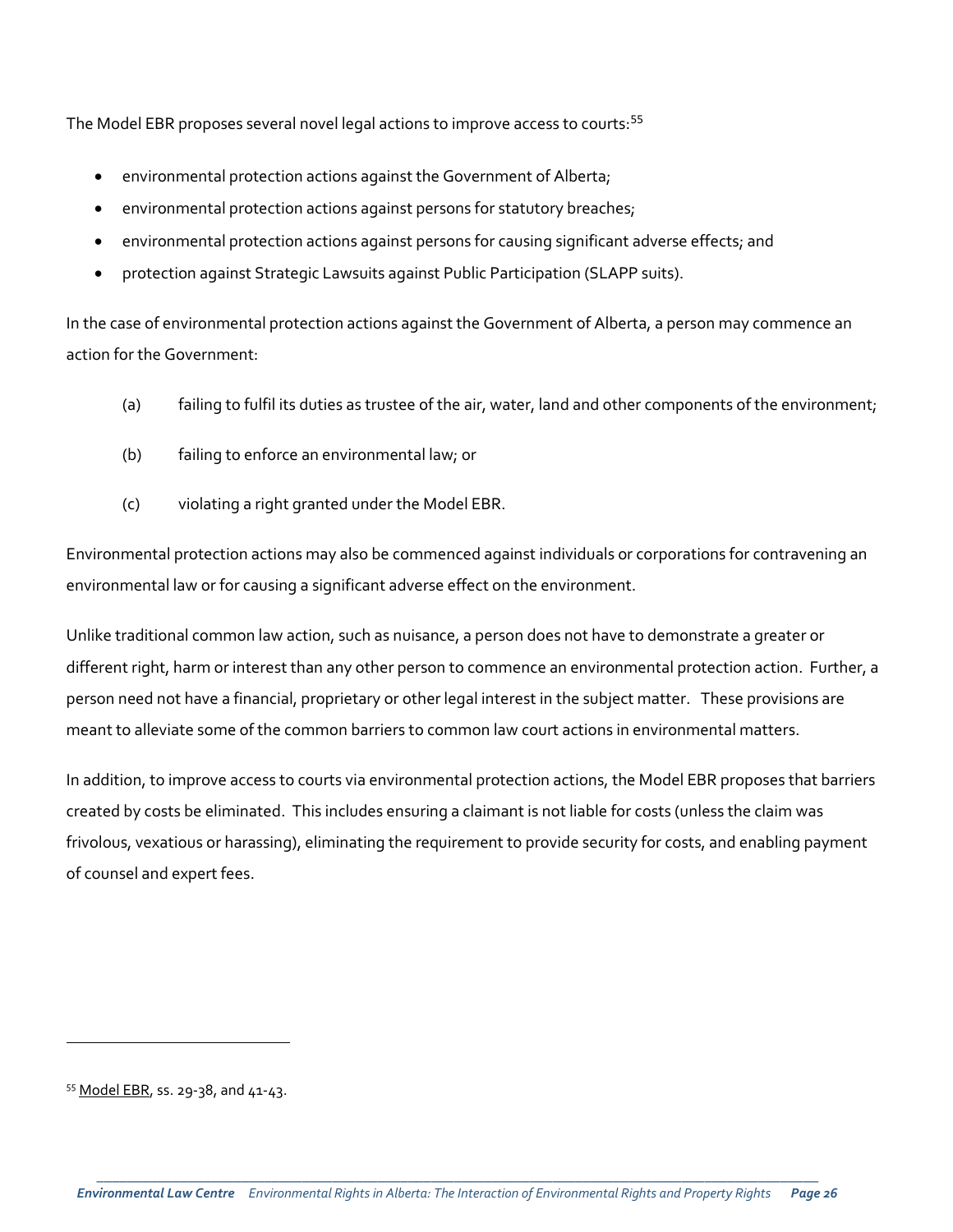In addition, where a person is seeking judicial review of a government decision, the Model EBR proposes that the genuine public interest standing test be applied.<sup>[56](#page-26-0)</sup> In other words, a person can bring an application for judicial review if:

(a) the matter is related to protection of the public interest in air, water, land or other components of the environment which are held by the Government of Alberta as trustee for the benefit of present and future generations of Albertans;

- b) the applicant raises a serious issue;
- (c) the applicant has a genuine interest in the matter; and
- (d) there is no other reasonable or effective way for the matter to get before the court

regardless of whether that person has a direct personal or legal connection to the decision.

Recognizing the public interest in environmental matters, the Model EBR would allow appointment of an *amicus environment et curiae* (i.e. friend of the environment and court) to provide specialized legal argument on environmental matters related to the protection of the public interest in air, water, land or other components of the environment. Similarly, the Model EBR also enables third party intervention to make submissions that are relevant to the proceedings, that will be useful to the court, and that will be different from those of other parties.

The Model EBR also address strategic lawsuits against public participation (known as SLAPP suits).<sup>[57](#page-26-1)</sup> A SLAPP suit is a meritless civil legal action filed against a person for an improper purpose and designed to stifle public participation in an environmental matter of public concern. The Model EBR would allow a person who is a defendant in a civil legal action and considers that the action is a SLAPP suit to bring an application to dismiss the claim. This is an express legal process designed to safeguard the right to public participation as provided in the Model EBR.

The Model EBR also would allow public triggered investigations (in a sense, augmenting access to the courts). In this case, a person who believes that an environmental law has been contravened may apply to the Environmental

<span id="page-26-0"></span><sup>56</sup> [Model EBR,](http://elc.ab.ca/?smd_process_download=1&download_id=19904) s. 28.

<span id="page-26-1"></span><sup>57</sup> [Model EBR,](http://elc.ab.ca/?smd_process_download=1&download_id=19904) ss. 41-43.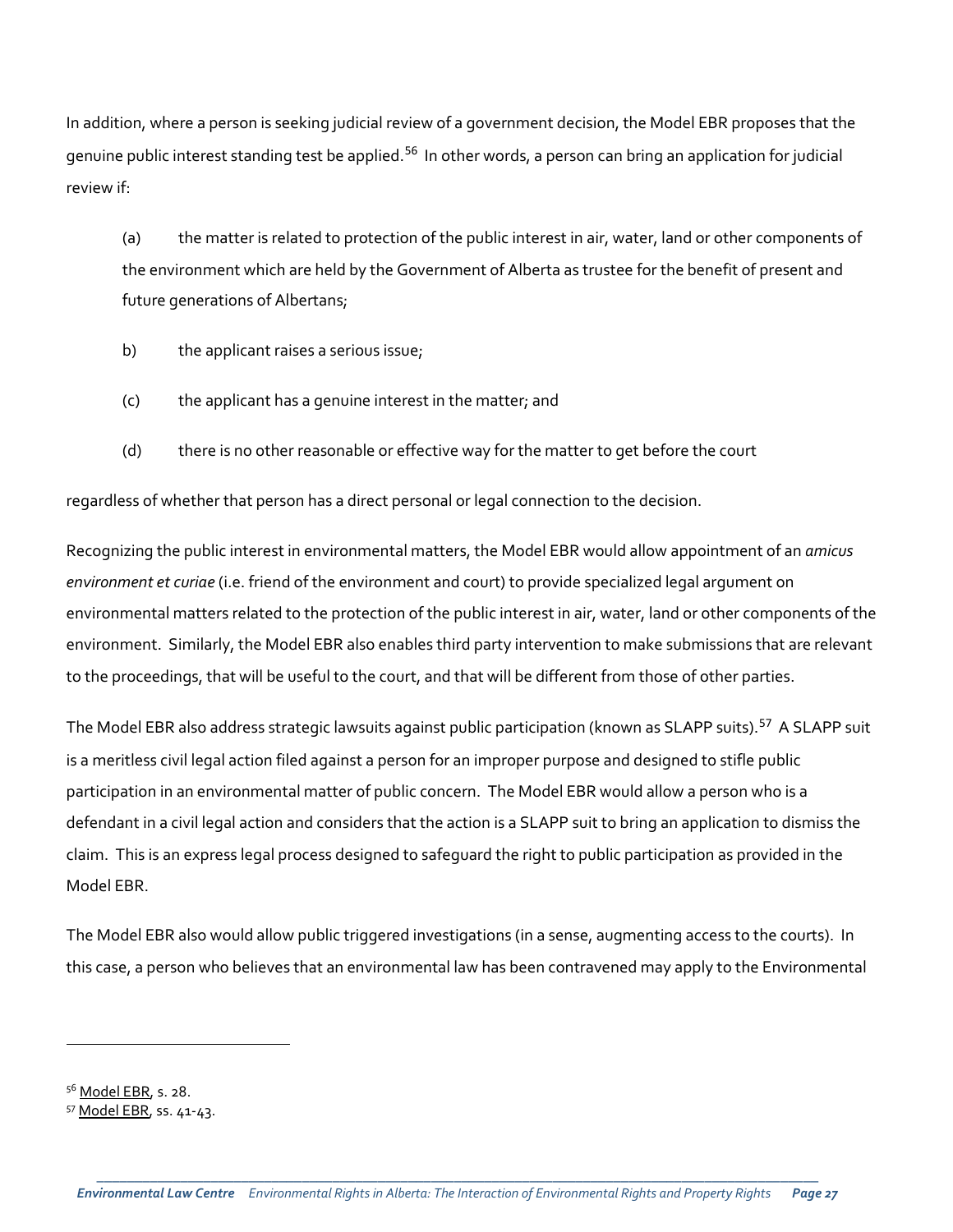Commissioner for an investigation. Unless the matter is determined to be vexatious or frivolous, the Environmental Commissioner will investigate the matter. If the matter already has been or is being investigated by the responsible government department, then the Environmental Commissioner will not conduct an investigation. Whether the investigation is conducted by the Environmental Commissioner or by the responsible government department, periodic progress report and a final report must be provided to the applicant.

In order to support, enhance and enforce environmental rights, the Model EBR proposes that an office of Environmental Commissioner be created.<sup>[58](#page-27-0)</sup> The Environmental Commissioner would review government compliance with established environmental rights. The Environmental Commissioner would also provide advice and assistance to members of the public who wish to participate in decision-making or to enforce environmental rights.

The Environmental Commissioner would also be required to establish a Technical and Policy Advisory Group to provide advice on the conditions necessary to ensure Alberta's environment is healthy.<sup>[59](#page-27-1)</sup>

## **CONCLUSION**

In looking at the Model EBR, it is clear that its role is to protect the right of all Albertans to a healthy environment. This is accomplished by expressly stating the right of every Albertan to a healthy environment and by providing the necessary tools to protect that right.

An EBR can provide enhanced tools to protect a person's interests in land. Property owners have previously expressed a concern with consultation, compensation, and access to courts and representation. <sup>[60](#page-27-2)</sup> An EBR can address these concerns by providing additional avenues for public participation in environmental decision-making including at a legislative and policy level. Public participation can be enhanced by the creation of third party oversight (in the case of the Model EBR, an Environmental Commissioner) that facilitate information exchange and access to process. As well, an EBR can guarantee procedural rights before provincial decision-makers. An EBR can

<span id="page-27-0"></span><sup>&</sup>lt;sup>58</sup> [Model EBR,](http://elc.ab.ca/?smd_process_download=1&download_id=19904) ss. 10-11.

<span id="page-27-1"></span><sup>59</sup> [Model EBR,](http://elc.ab.ca/?smd_process_download=1&download_id=19904) ss. 13-15.

<span id="page-27-2"></span><sup>60</sup> Government of Alberta, *Report of the Property Rights Task Force: Engagement with Albertans* (Edmonton: 2012, Government of Alberta).